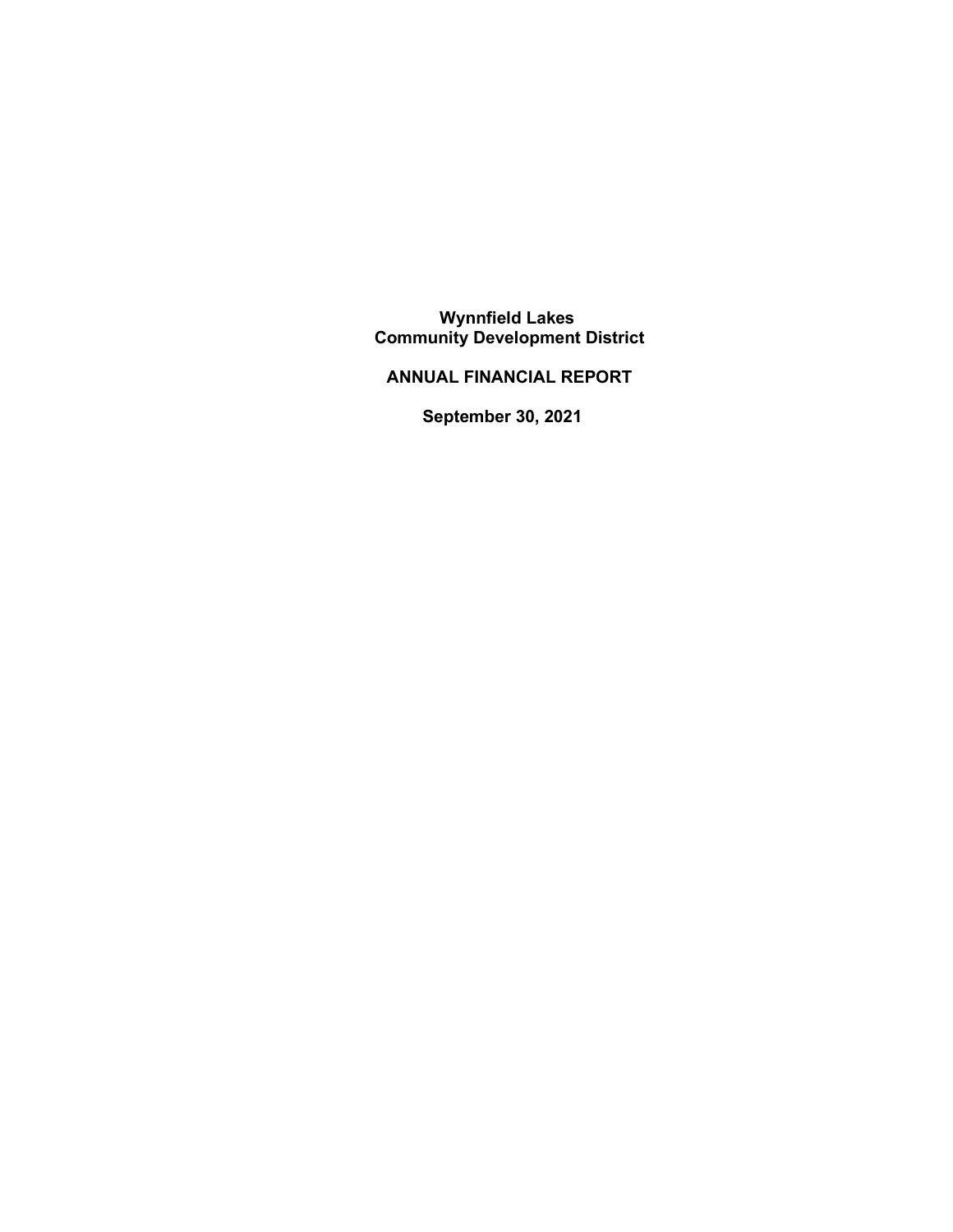## **Wynnfield Lakes Community Development District**

## **ANNUAL FINANCIAL REPORT**

## **September 30, 2021**

# TABLE OF CONTENTS

|                                                                                                | Page<br>Number |
|------------------------------------------------------------------------------------------------|----------------|
| REPORT OF INDEPENDENT AUDITORS                                                                 | $1 - 2$        |
| <b>MANAGEMENT'S DISCUSSION AND ANALYSIS</b>                                                    | $3 - 7$        |
| <b>BASIC FINANCIAL STATEMENTS</b>                                                              |                |
| Government-wide Financial Statements                                                           |                |
| <b>Statement of Net Position</b>                                                               | 8              |
| <b>Statement of Activities</b>                                                                 | 9              |
| <b>Fund Financial Statements</b>                                                               |                |
| <b>Balance Sheet - Governmental Funds</b><br>Reconciliation of Total Governmental Fund Balance | 10             |
| to Net Position of Governmental Activities                                                     | 11             |
| Statement of Revenues, Expenditures and Changes in                                             |                |
| Fund Balances - Governmental Funds                                                             | 12             |
| Reconciliation of the Statement of Revenues, Expenditures                                      |                |
| and Changes in Fund Balances of Governmental Funds                                             |                |
| to the Statement of Activities                                                                 | 13             |
| Statement of Revenues, Expenditures and Changes in Fund                                        |                |
| Balances - Budget and Actual - General Fund                                                    | 14             |
|                                                                                                |                |
| Notes to the Financial Statements                                                              | 15-29          |
| <b>INDEPENDENT AUDITORS' REPORT ON INTERNAL CONTROL OVER</b>                                   |                |
| FINANCIAL REPORTING AND ON COMPLIANCE AND OTHER MATTERS                                        |                |
| BASED ON AN AUDIT OF FINANCIAL STATEMENTS PERFORMED IN                                         |                |
| <b>ACCORDANCE WITH GOVERNMENT AUDITING STANDARDS</b>                                           | 30-31          |
|                                                                                                |                |
| <b>MANAGEMENT LETTER</b>                                                                       | 32-35          |
| INDEPENDENT ACCOUNTANTS' REPORT/COMPLIANCE WITH                                                |                |
| SECTION 218.415, FLORIDA STATUTES                                                              | 36             |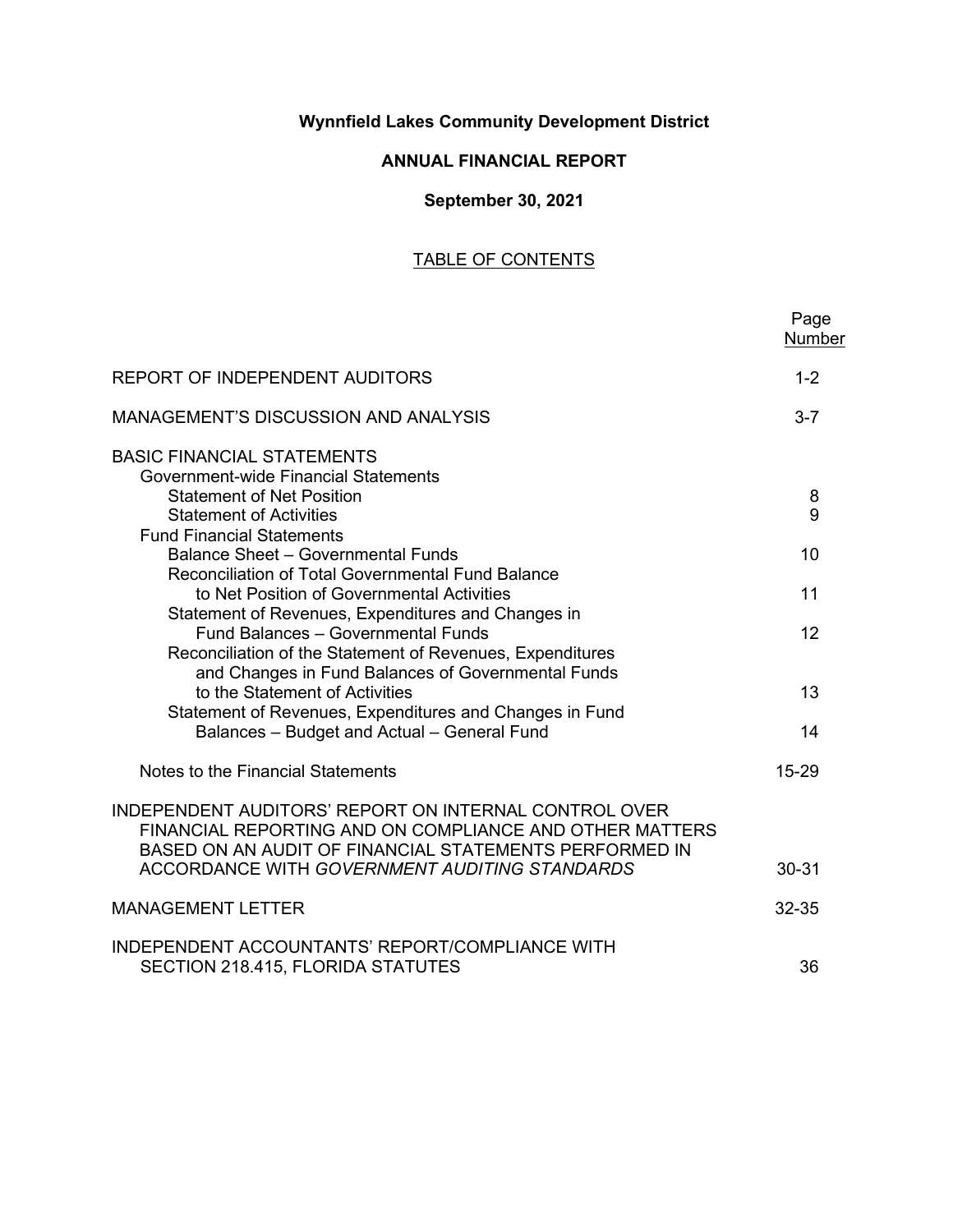

Certified Public Accountants PL

600 Citrus Avenue Suite 200 Fort Pierce, Florida 34950

772/461-6120 // 461-1155 FAX: 772/468-9278

#### **REPORT OF INDEPENDENT AUDITORS**

To the Board of Supervisors Wynnfield Lakes Community Development District City of Jacksonville, Florida

#### **Report on the Financial Statements**

We have audited the accompanying financial statements of Wynnfield Lakes Community Development District as of and for the year ended September 30, 2021, and the related notes to financial statements, which collectively comprise the District's basic financial statements as listed in the table of contents.

#### **Management's Responsibility for the Financial Statements**

Management is responsible for the preparation and fair presentation of these financial statements in accordance with accounting principles generally accepted in the United States of America; this includes the design, implementation, and maintenance of internal control relevant to the preparation and fair presentation of financial statements that are free from material misstatement, whether due to fraud or error.

#### **Auditor's Responsibility**

Our responsibility is to express an opinion on these financial statements based on our audit. We conducted our audit in accordance with auditing standards generally accepted in the United States of America. Those standards require that we plan and perform the audit to obtain reasonable assurance about whether the financial statements are free from material misstatement.

An audit involves performing procedures to obtain audit evidence about the amounts and disclosures in the financial statements. The procedures selected depend on the auditor's judgment, including the assessment of the risks of material misstatement of the financial statements, whether due to fraud or error. In making those risk assessments, the auditor considers internal control relevant to the entity's preparation and fair presentation of the financial statements in order to design audit procedures that are appropriate in the circumstances, but not for the purpose of expressing an opinion on the effectiveness of the entity's internal control. Accordingly, we express no such opinion. An audit also includes evaluating the appropriateness of accounting policies used and the reasonableness of significant accounting estimates made by management, as well as evaluating the overall presentation of the financial statements.

We believe that the audit evidence we have obtained is sufficient and appropriate to provide a basis for our audit opinion.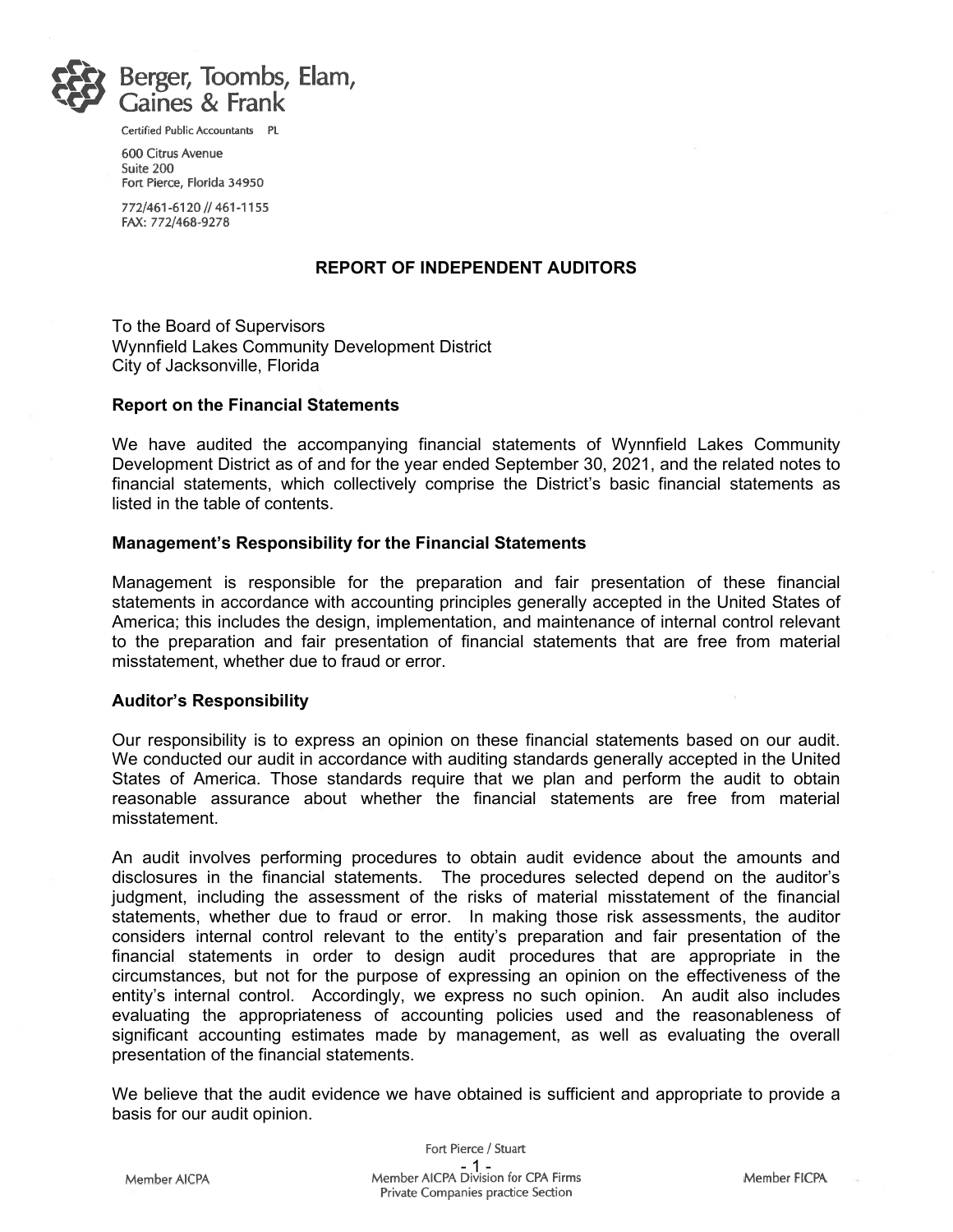

#### To the Board of Supervisors **Error! No document variable supplied.**

#### **Opinion**

In our opinion, the basic financial statements referred to above present fairly, in all material respects, the financial position of the governmental activities and each major fund of Wynnfield Lakes Community Development District as of September 30, 2021, and the respective changes in financial position and the budgetary comparison for the General Fund for the year then ended in conformity with accounting principles generally accepted in the United States of America.

#### **Other Matters**

#### *Required Supplementary Information*

Governmental accounting principles generally accepted in the United States of America require that the Management's Discussion and Analysis be presented to supplement the basic financial statements. Such information, although not a part of the basic financial statements, is required by *Governmental Accounting Standards Board* who considers it to be an essential part of financial reporting for placing the basic financial statements in an appropriate operational, economic, or historical context. We have applied certain limited procedures in accordance with governmental auditing standards generally accepted in the United States of America, which consisted principally of inquires of management regarding the methods of preparing the information and comparing the information for consistency with management's responses to our inquiries, the basic financial statements, and other knowledge we obtained during our audit of the basic financial statements. We do not express an opinion or provide any assurance on the information because the limited procedures do not provide us with sufficient evidence to express an opinion or provide any assurance.

#### **Other Reporting Required by Government Auditing Standards**

In accordance with *Government Auditing Standards*, we have also issued a report dated April 25, 2022 on our consideration of the District's internal control over financial reporting and on our tests of its compliance with certain provisions of laws, regulations and contracts.

The purpose of that report is to describe the scope of our testing of internal control over financial reporting and compliance and the results of that testing, and not to provide an opinion on internal control over financial reporting or on compliance. That report is an integral part of an audit performed in accordance with *Government Auditing Standards* in considering Wynnfield Lakes Community Development District's internal control over financial reporting and compliance.

Berger Joonbo Elan

Berger, Toombs, Elam, Gaines & Frank Certified Public Accountants PL Fort Pierce, Florida

April 25, 2022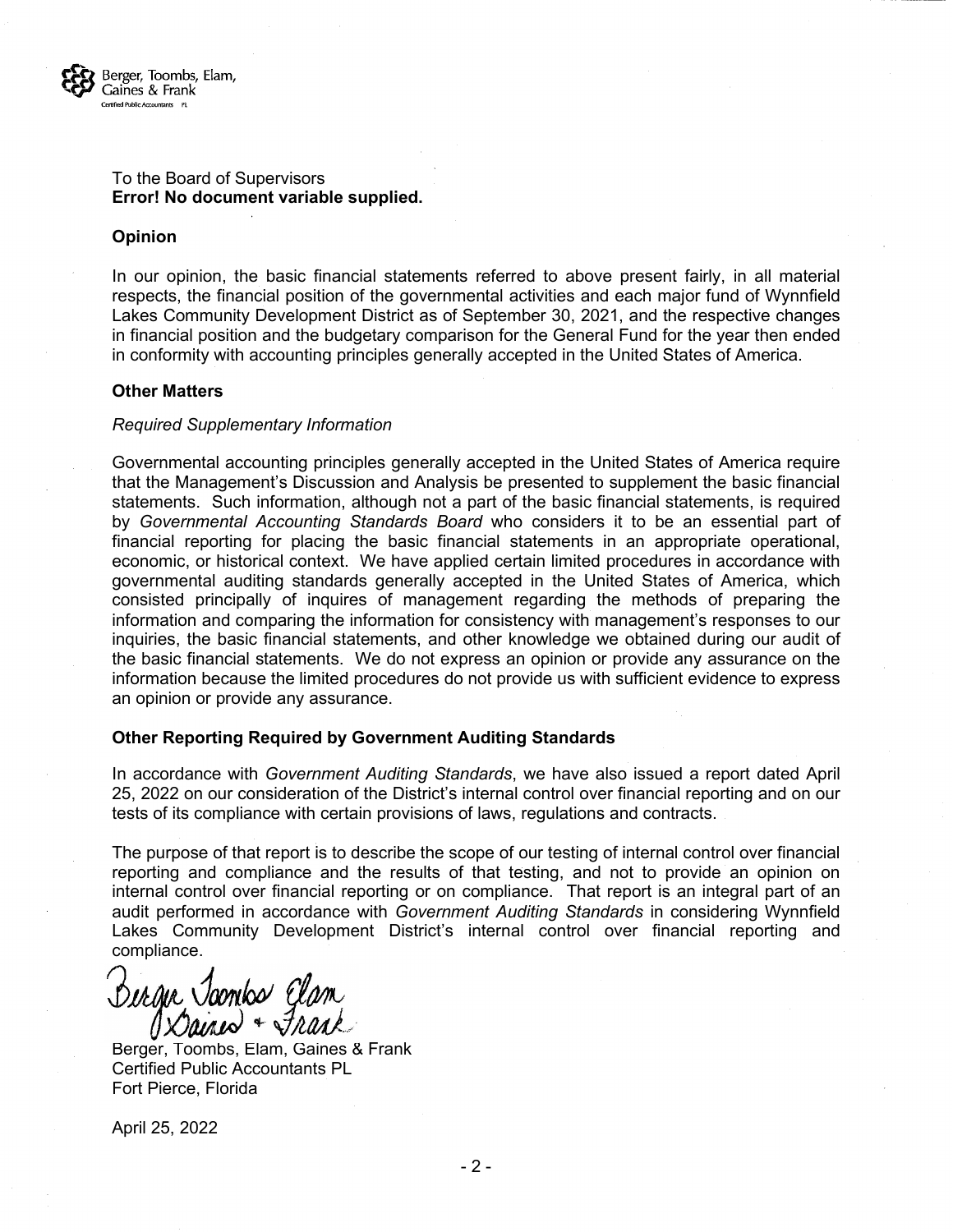Management's discussion and analysis of Wynnfield Lakes Community Development District's (the "District") financial performance provides an objective and easily readable analysis of the District's financial activities. The analysis provides summary financial information for the District and should be read in conjunction with the District's financial statements.

## **OVERVIEW OF THE FINANCIAL STATEMENTS**

The District's basic financial statements comprise three components; 1) *Government-wide financial statements,* 2) *Fund financial statements,* and 3) *Notes to financial statements.* The *Government-wide financial statements* present an overall picture of the District's financial position and results of operations. The *Fund financial statements* present financial information for the District's major funds. The *Notes to financial statements* provide additional information concerning the District's finances.

The *Government-wide financial statements* are the **statement of net position** and the **statement of activities**. These statements use accounting methods similar to those used by private-sector companies. Emphasis is placed on the net position of governmental activities and the change in net position. Governmental activities are primarily supported by special assessments.

The **statement of net position** presents information on all assets and liabilities of the District, with the difference between assets and liabilities reported as net position. Net position is reported in three categories; 1) net investment in capital assets, 2) restricted, and 3) unrestricted. Assets, liabilities, and net position are reported for all Governmental activities.

The **statement of activities** presents information on all revenues and expenses of the District and the change in net position. Expenses are reported by major function and program revenues relating to those functions are reported, providing the net cost of all functions provided by the District. To assist in understanding the District's operations, expenses have been reported as governmental activities. Governmental activities financed by the District include general government, physical environment, culture/recreation, and debt service.

*Fund financial statements* present financial information for governmental funds. These statements provide financial information for the major funds of the District. Governmental fund financial statements provide information on the current assets and liabilities of the funds, changes in current financial resources (revenues and expenditures), and current available resources.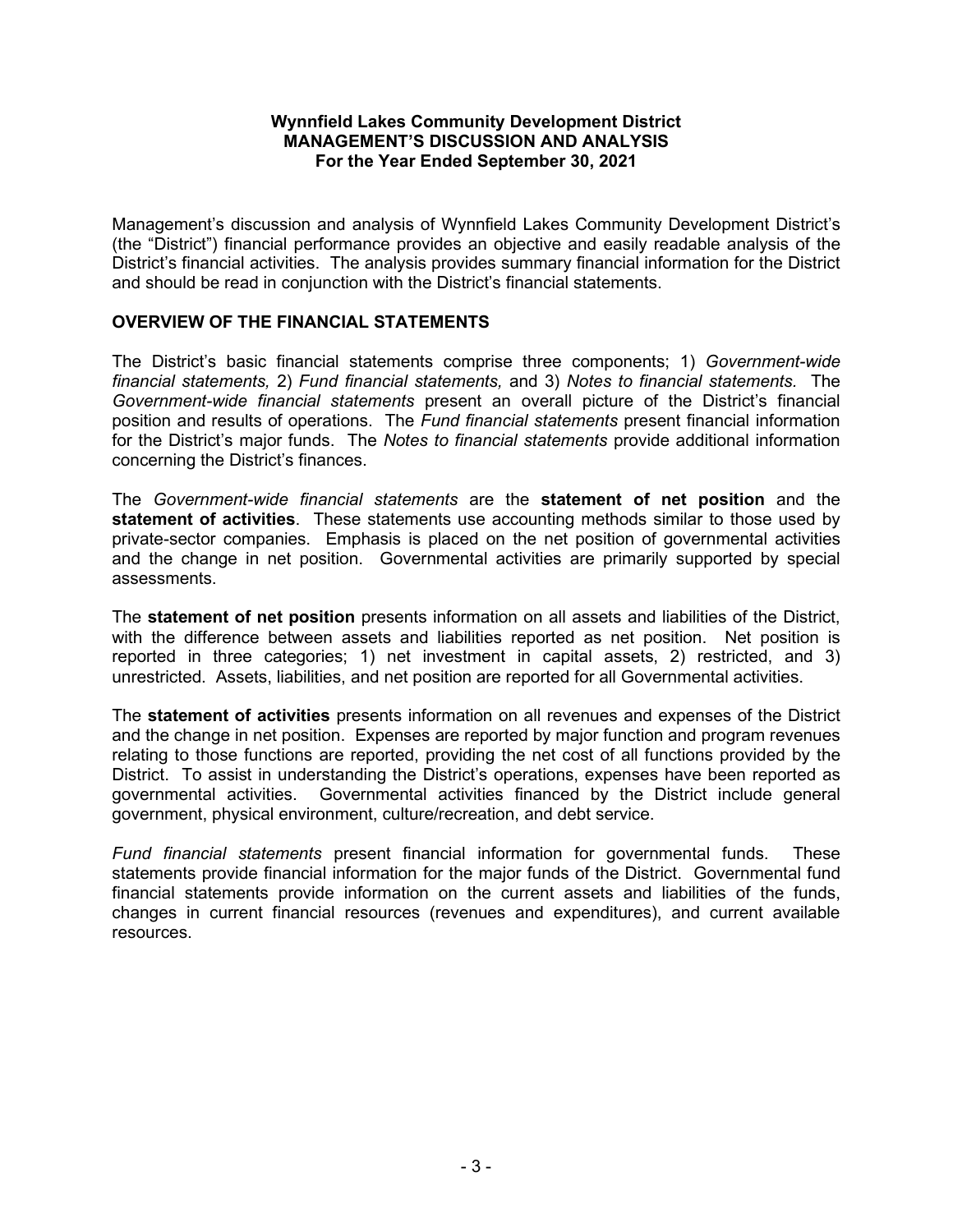## **OVERVIEW OF THE FINANCIAL STATEMENTS (CONTINUED)**

*Fund financial statements* include a **balance sheet** and a **statement of revenues, expenditures and changes in fund balances** for all governmental funds. A **statement of revenues, expenditures, and changes in fund balances – budget and actual** is provided for the District's General Fund. *Fund financial statements* provide more detailed information about the District's activities. Individual funds are established by the District to track revenues that are restricted to certain uses or to comply with legal requirements.

The *government-wide financial statements* and the *fund financial statements* provide different pictures of the District. The *government-wide financial statements* provide an overall picture of the District's financial standing. These statements are comparable to private-sector companies and give a good understanding of the District's overall financial health and how the District paid for the various activities, or functions, provided by the District. All assets of the District, including, capital assets, are reported in the **statement of net position**. All liabilities, including principal outstanding on bonds are included. The **statement of activities** includes depreciation on all long-lived assets of the District, but transactions between the different functions of the District have been eliminated in order to avoid "doubling up" the revenues and expenses. The *fund financial statements* provide a picture of the major funds of the District. In the case of governmental activities, outlays for long lived assets are reported as expenditures and long-term liabilities, such as general obligation bonds, are not included in the fund financial statements. To provide a link from the *fund financial statements* to the *government-wide financial statements*, a reconciliation is provided from the *fund financial statements* to the *governmentwide financial statements.*

*Notes to financial statements* provide additional detail concerning the financial activities and financial balances of the District. Additional information about the accounting practices of the District, investments of the District, capital assets and long-term debt are some of the items included in the *notes to financial statements.*

### **Financial Highlights**

The following are the highlights of financial activity for the year ended September 30, 2021.

- ♦ The District's total assets and deferred outflows of resources were exceeded by total liabilities \$(2,807,910) (net position). The District's net investment in capital assets was \$(2,464,886). Unrestricted net position was \$(369,413) and restricted net position was \$26,389.
- $\bullet$  Governmental activities revenues totaled \$1,056,494 while governmental activities expenses totaled \$998,480.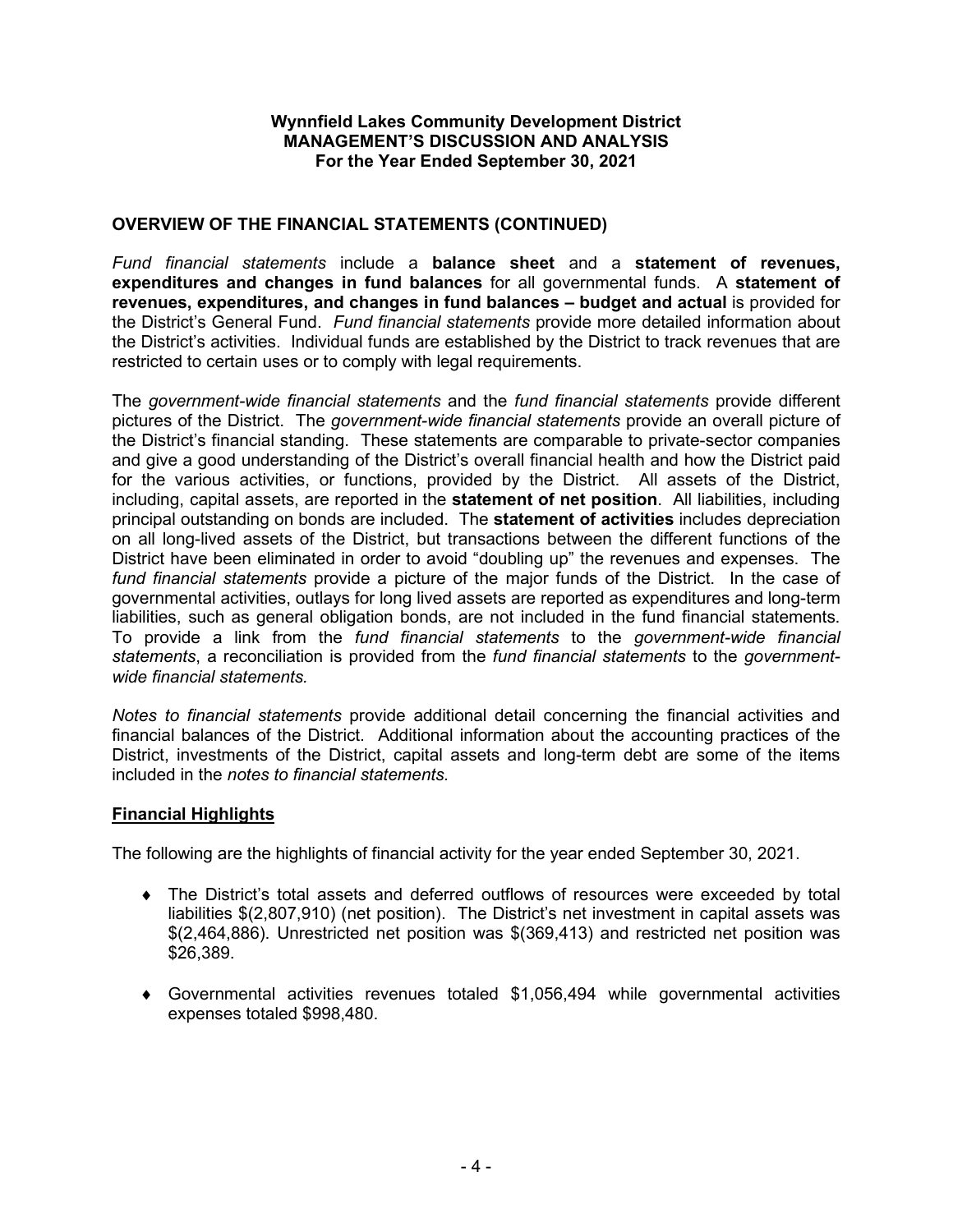## **OVERVIEW OF THE FINANCIAL STATEMENTS (CONTINUED)**

### **Financial Analysis of the District**

The following schedule provides a summary of the assets, deferred outflows of resources, liabilities and net position of the District and is presented by category for comparison purposes.

## **Net Position**

|                                  |               | <b>Governmental Activities</b> |  |  |  |  |
|----------------------------------|---------------|--------------------------------|--|--|--|--|
|                                  | 2021          | 2020                           |  |  |  |  |
| Current assets                   | \$<br>421,244 | \$<br>422,157                  |  |  |  |  |
| Restricted assets                | 382,997       | 394,162                        |  |  |  |  |
| Capital assets                   | 1,885,452     | 2,080,616                      |  |  |  |  |
| <b>Total Assets</b>              | 2,689,693     | 2,896,935                      |  |  |  |  |
| Deferred outflows of resources   | 229,008       | 232,473                        |  |  |  |  |
|                                  |               |                                |  |  |  |  |
| <b>Current liabilities</b>       | 402,625       | 394,158                        |  |  |  |  |
| Non-current liabilities          | 5,323,986     | 5,601,174                      |  |  |  |  |
| <b>Total Liabilities</b>         | 5,726,611     | 5,995,332                      |  |  |  |  |
|                                  |               |                                |  |  |  |  |
| Net investment in capital assets | (2,464,886)   | (3,558,085)                    |  |  |  |  |
| Net position - restricted        | 26,389        | 291,829                        |  |  |  |  |
| Net position - unrestricted      | (369,413)     | 400,332                        |  |  |  |  |
| <b>Total Net Position</b>        | (2,807,910)   | (2,865,924)                    |  |  |  |  |

The decrease in capital assets is primarily due to current year depreciation.

The increase in total net position is the result of revenues exceeding expenses in the current year.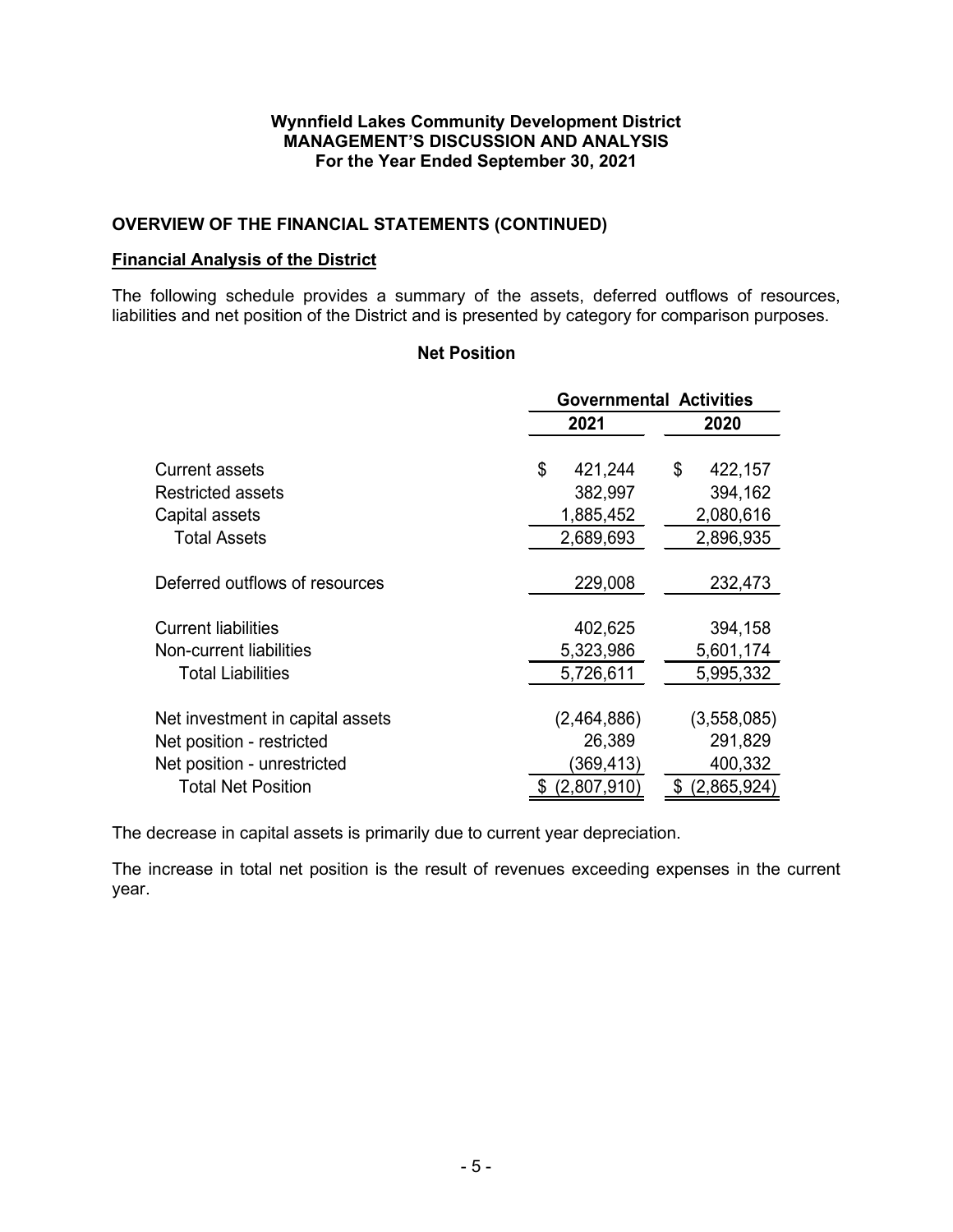## **OVERVIEW OF THE FINANCIAL STATEMENTS (CONTINUED)**

### **Financial Analysis of the District (Continued)**

The following schedule provides a summary of the changes in net position of the District and is presented by category for comparison purposes.

## **Change in Net Position**

|                                  | <b>Governmental Activities</b> |             |         |             |  |
|----------------------------------|--------------------------------|-------------|---------|-------------|--|
|                                  |                                | 2021        |         | 2020        |  |
| <b>Program Revenues</b>          |                                |             |         |             |  |
| Charges for services             | \$                             | 1,049,716   | \$      | 1,049,808   |  |
| <b>General Revenues</b>          |                                |             |         |             |  |
| Investment earnings              |                                | 312         |         | 7,778       |  |
| Miscellanous revenues            |                                | 6,466       |         | 1,758       |  |
| <b>Total Revenues</b>            | 1,056,494                      |             |         | 1,059,344   |  |
| <b>Expenses</b>                  |                                |             |         |             |  |
| General government               |                                | 122,390     |         | 107,033     |  |
| Physical environment             |                                | 286,134     |         | 545,499     |  |
| Culture/recreation               | 341,648                        |             |         |             |  |
| Interest and other charges       |                                | 248,308     | 261,395 |             |  |
| <b>Total Expenses</b>            |                                | 998,480     |         | 913,927     |  |
| Change in Net Position           |                                | 58,014      |         | 145,417     |  |
| Net Position - Beginning of Year |                                | (2,865,924) |         | (3,011,341) |  |
| Net Position - End of Year       |                                | (2,807,910) | S       | (2,865,924) |  |

The increase in general government is related to the increase in legal expenses in the current year.

The increase in physical environment and culture/recreation is related to increased repairs and maintenance.

The decrease in interest and other charges is the result of current year principal payments.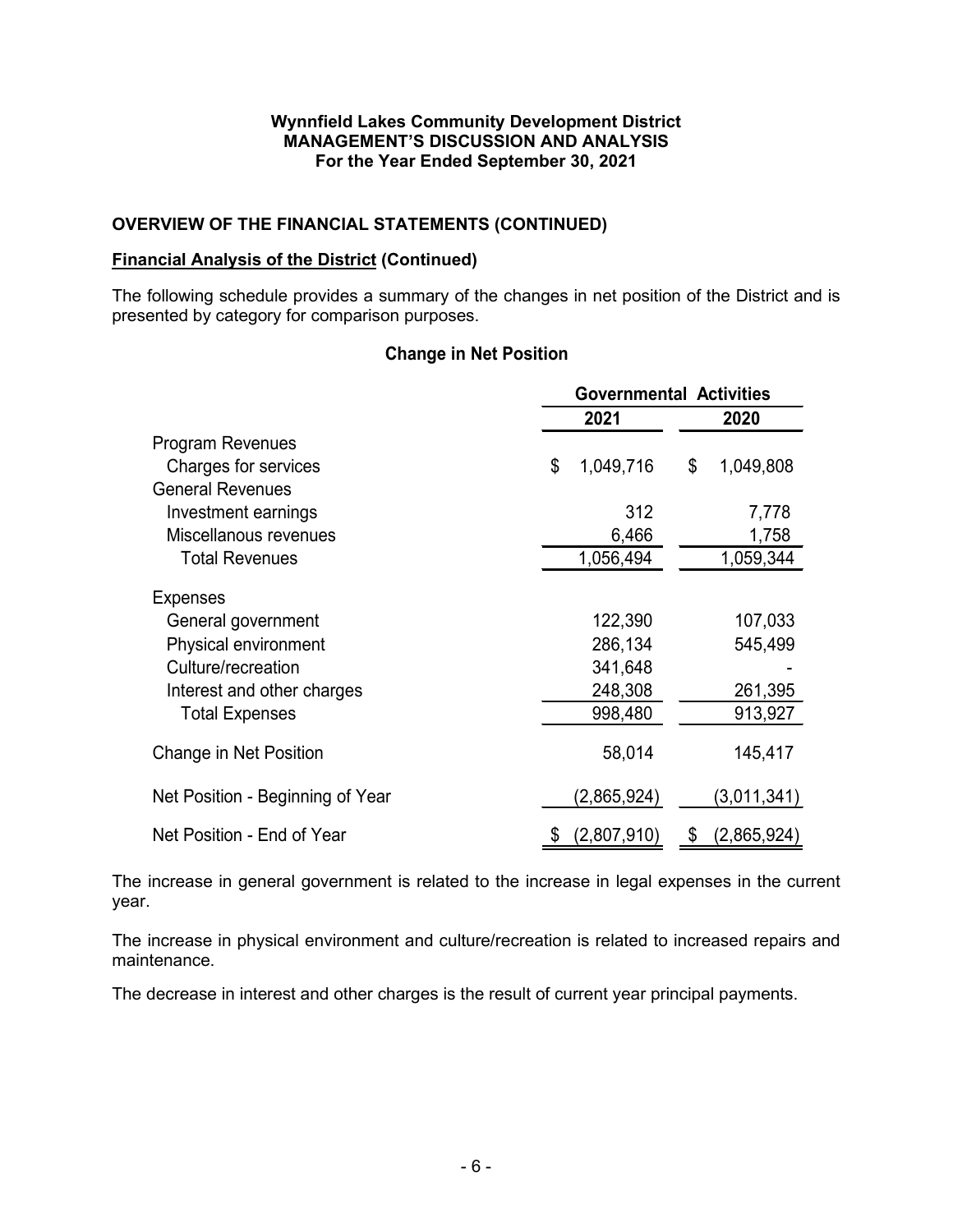## **OVERVIEW OF THE FINANCIAL STATEMENTS (CONTINUED)**

### **Capital Assets Activity**

The following schedule provides a summary of the District's capital assets activity as of September 30, 2021 and 2020:

|                                   | <b>Governmental Activities</b> |             |   |               |  |  |
|-----------------------------------|--------------------------------|-------------|---|---------------|--|--|
| <b>Description</b>                | 2021                           |             |   | 2020          |  |  |
| Land                              | \$                             | 400,000     | S | 400,000       |  |  |
| Improvements other than buildings |                                | 68,597      |   | 68,597        |  |  |
| Infrastructure                    |                                | 1,615,771   |   | 1,615,771     |  |  |
| <b>Buildings</b>                  |                                | 2,424,677   |   | 2,424,677     |  |  |
| Equipment                         |                                | 70,301      |   | 65,166        |  |  |
| Less: accumulated depreciation    |                                | (2,693,894) |   | (2, 493, 595) |  |  |
| <b>Total Capital Assets, Net</b>  | \$                             | 1,885,452   |   | 2,080,616     |  |  |

Capital asset activity consisted of \$200,299 in depreciation and \$5,135 in addition to equipment in the current year.

### **General Fund Budgetary Highlights**

Budgeted expenditures exceeded actual expenditures primarily due to less utility and capital outlay expenditures than were anticipated.

The September 30, 2021 budget was amended for additional capital outlay expenditures.

### **Debt Management**

Governmental Activities debt includes the following:

• In August 2014, the District issued \$7,490,000 Special Assessment Refunding Bonds. These bonds were issued to refund of the Series 2005 Special Assessment Bonds. As of September 30, 2021, the balance outstanding for the Series 2014 Bonds was \$5,640,000.

### **Economic Factors and Next Year's Budget**

Wynnfield Lakes Community Development District does not expect any economic factors to have any significant effect on the financial position or results of operations of the District in fiscal year 2022.

### **Request for Information**

The financial report is designed to provide a general overview of Wynnfield Lakes Community Development District's finances for all those with an interest. Questions concerning any of the information provided in this report or requests for additional information should be addressed to the Wynnfield Lakes Community Development District, GMS-NF, LLC, 475 West Town Place, Suite 114, St. Augustine, Florida 32092.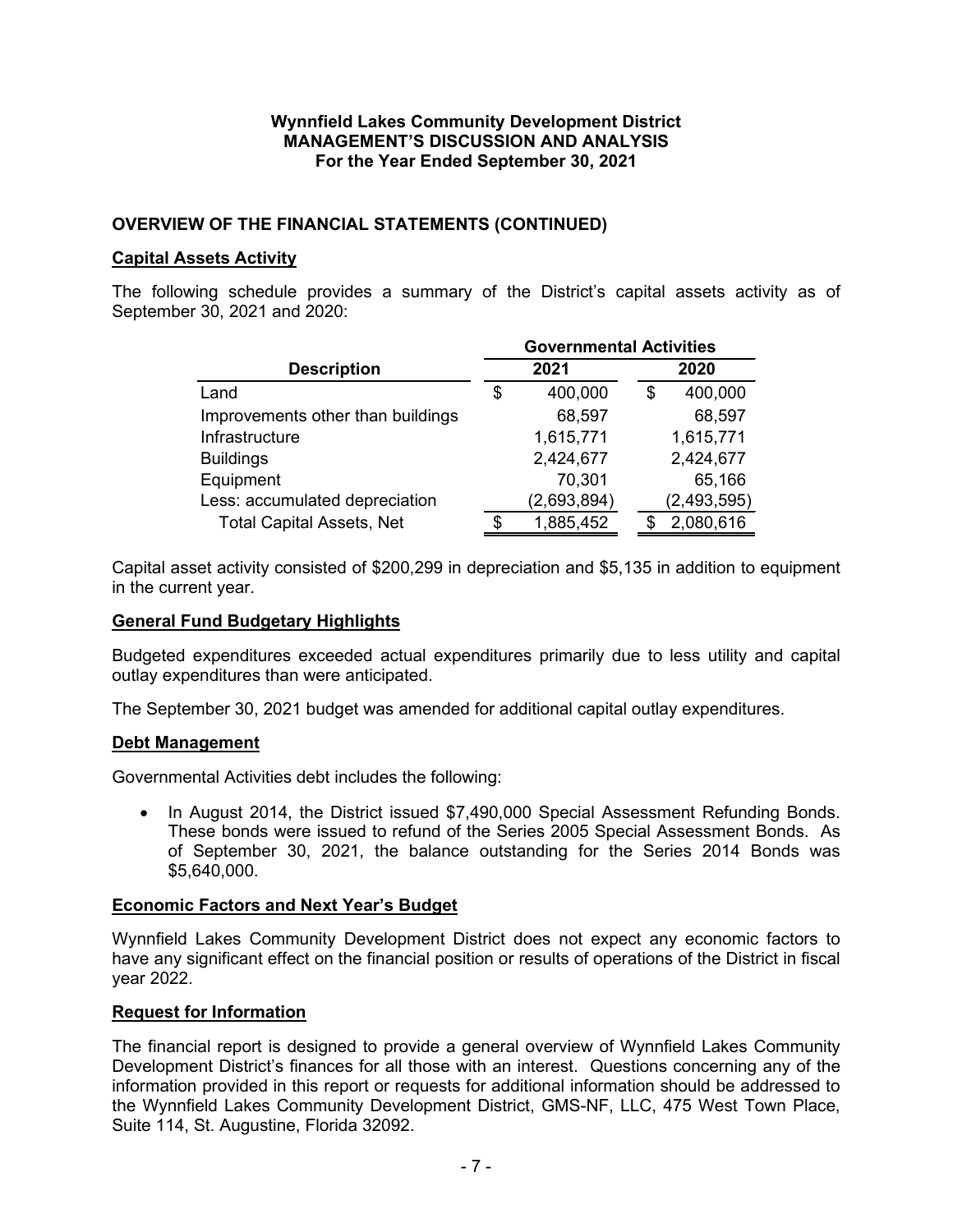## **Wynnfield Lakes Community Development District STATEMENT OF NET POSITION September 30, 2021**

|                                       | Governmental<br><b>Activities</b> |             |
|---------------------------------------|-----------------------------------|-------------|
| <b>ASSETS</b>                         |                                   |             |
| <b>Current Assets</b>                 |                                   |             |
| Cash and equivalents                  | \$                                | 55,782      |
| Investments                           |                                   | 345,809     |
| Prepaid expenses                      |                                   | 19,653      |
| <b>Total Current Assets</b>           |                                   | 421,244     |
| <b>Non-current Assets</b>             |                                   |             |
| Restricted                            |                                   |             |
| Investments, at fair value            |                                   | 382,997     |
| Capital assets, not being depreciated |                                   |             |
| Land                                  |                                   | 400,000     |
| Capital assets, being depreciated     |                                   |             |
| Improvements other than buildings     |                                   | 68,597      |
| Infrastructure                        |                                   | 1,615,771   |
| <b>Buildings</b>                      |                                   | 2,424,677   |
| Equipment                             |                                   | 70,301      |
| Less: accumulated depreciation        |                                   | (2,693,894) |
| <b>Total Non-Current Assets</b>       |                                   | 2,268,449   |
| <b>Total Assets</b>                   |                                   | 2,689,693   |
| <b>DEFERRED OUTFLOWS OF RESOURCES</b> |                                   |             |
| Deferred amount on refunding, net     |                                   | 229,008     |
| <b>LIABILITIES</b>                    |                                   |             |
| <b>Current Liabilities</b>            |                                   |             |
| Accounts payable and accrued expenses |                                   | 28,755      |
| <b>Accrued interest</b>               |                                   | 98,870      |
| Bonds payable                         |                                   | 275,000     |
| <b>Total Current Liabilities</b>      |                                   | 402,625     |
| <b>Non-current Liabilities</b>        |                                   |             |
| Bonds payable                         |                                   | 5,323,986   |
| <b>Total Liabilities</b>              |                                   | 5,726,611   |
| <b>NET POSITION</b>                   |                                   |             |
| Net investment in capital assets      |                                   | (2,464,886) |
| Restricted for debt service           |                                   | 26,389      |
| Unrestricted                          |                                   | (369, 413)  |
| <b>Total Net Position</b>             | \$                                | (2,807,910) |
|                                       |                                   |             |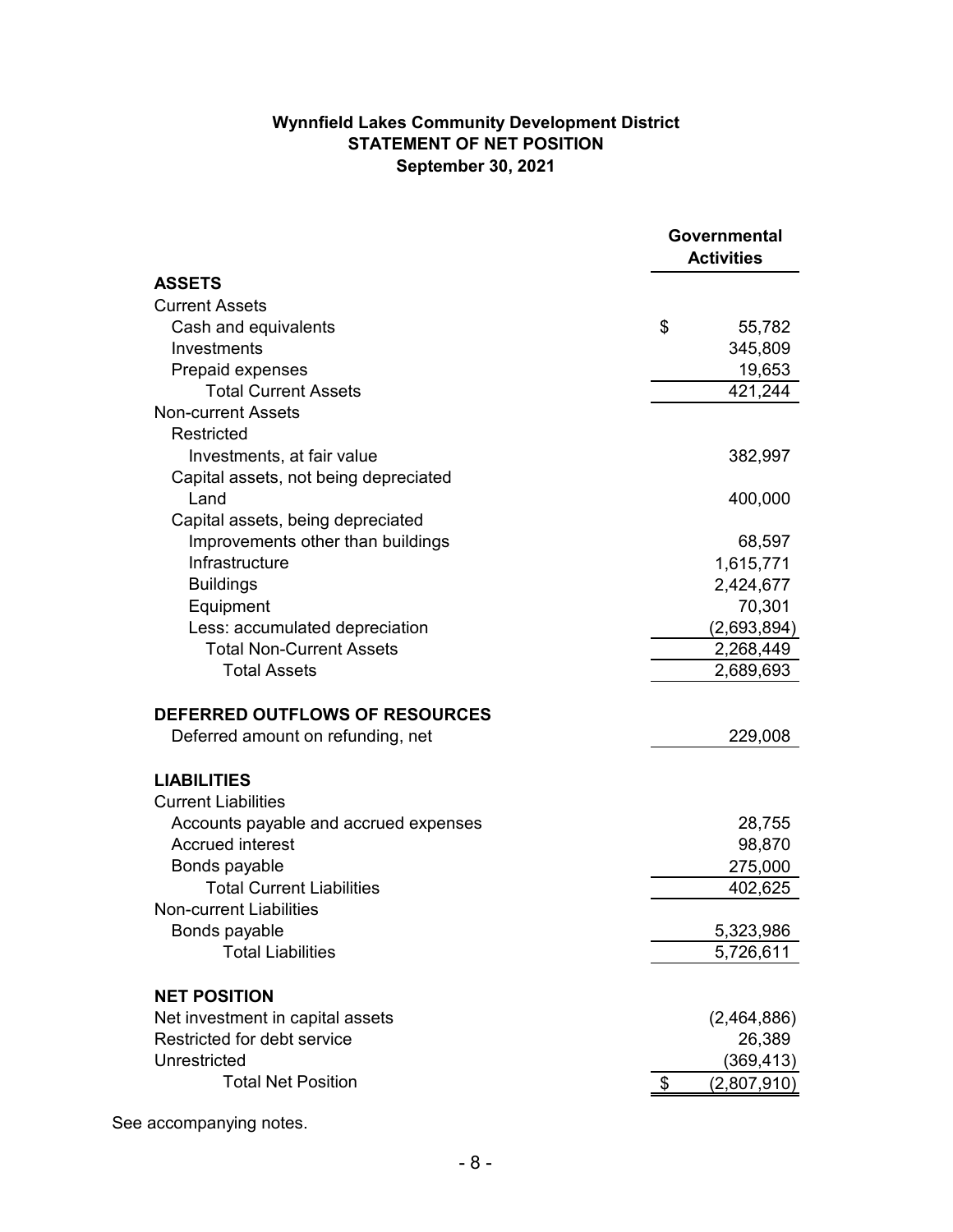## **Wynnfield Lakes Community Development District STATEMENT OF ACTIVITIES For the Year Ended September 30, 2021**

|                                      |                                | Program<br><b>Revenues</b><br><b>Charges for</b> | Net (Expense)<br>Revenue and<br><b>Changes in</b><br><b>Net Position</b><br>Governmental |
|--------------------------------------|--------------------------------|--------------------------------------------------|------------------------------------------------------------------------------------------|
| <b>Functions/Programs</b>            | <b>Expenses</b>                | <b>Services</b>                                  | <b>Activities</b>                                                                        |
| <b>Primary Government</b>            |                                |                                                  |                                                                                          |
| <b>Governmental Activities</b>       |                                |                                                  |                                                                                          |
| General government                   | (122, 390)<br>\$               | \$<br>118,056                                    | \$<br>(4, 334)                                                                           |
| Physical environment                 | (286,134)                      | 208,575                                          | (77, 559)                                                                                |
| Culture/recreation                   | (341, 648)                     | 203,772                                          | (137, 876)                                                                               |
| Interest and other charges           | (248,308)                      | 519,313                                          | 271,005                                                                                  |
| <b>Total Governmental Activities</b> | (998, 480)<br>\$               | 1,049,716<br>\$                                  | 51,236                                                                                   |
|                                      | <b>General Revenues</b>        |                                                  |                                                                                          |
|                                      | Investment earnings            |                                                  | 312                                                                                      |
|                                      | Miscellaneous revenues         |                                                  | 6,466                                                                                    |
|                                      |                                | <b>Total General Revenues</b>                    | 6,778                                                                                    |
|                                      |                                | Change in Net Position                           | 58,014                                                                                   |
|                                      | Net Position - October 1, 2020 |                                                  | (2,865,924)                                                                              |
|                                      |                                | Net Position - September 30, 2021                | \$<br>$(2,\!807,\!910)$                                                                  |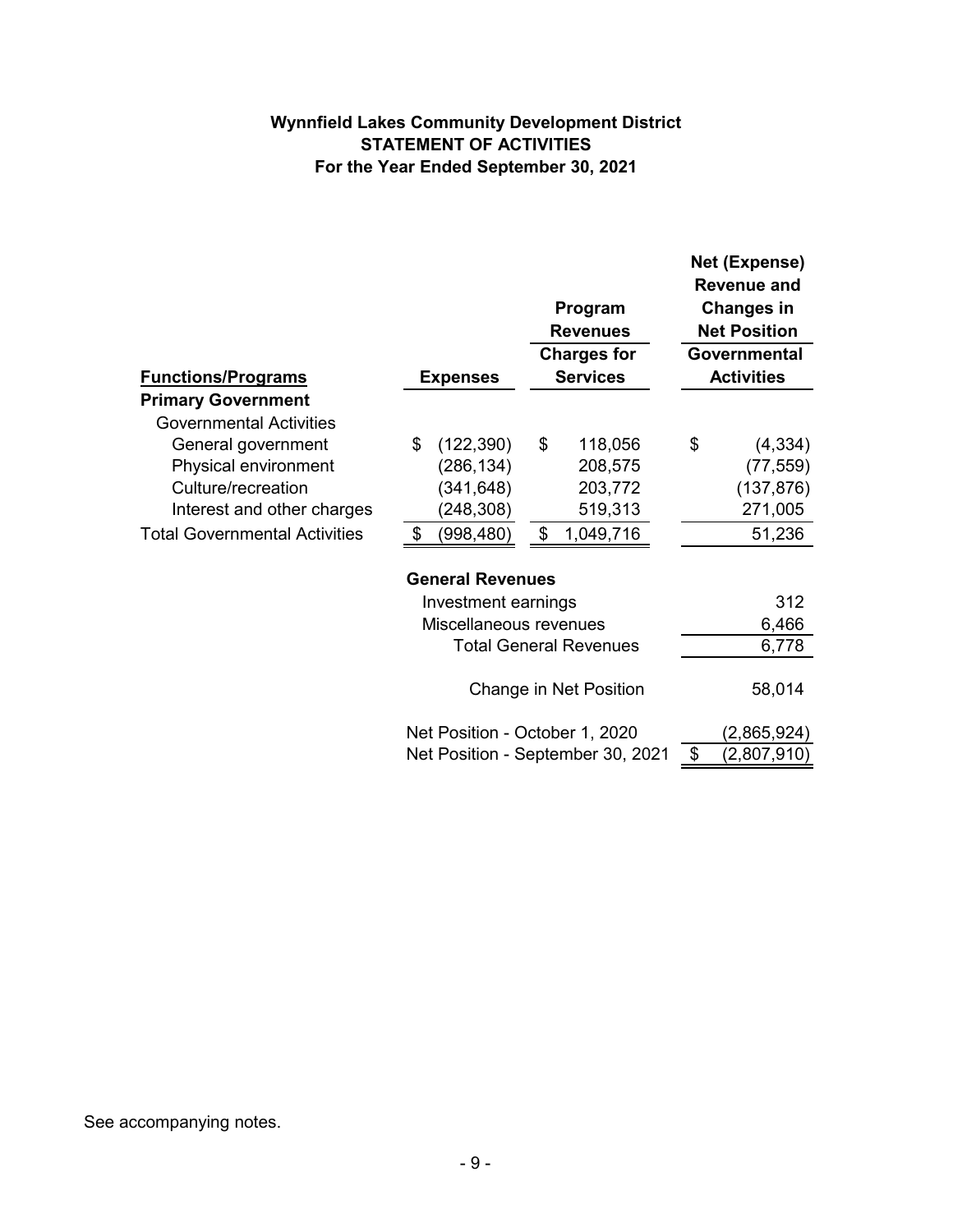## **Wynnfield Lakes Community Development District BALANCE SHEET – GOVERNMENTAL FUNDS September 30, 2021**

|                                            |         |         |               |    | Total        |
|--------------------------------------------|---------|---------|---------------|----|--------------|
|                                            |         |         | Debt          |    | Governmental |
|                                            | General |         | Service       |    | Funds        |
|                                            |         |         |               |    |              |
| <b>ASSETS</b>                              |         |         |               |    |              |
| Cash and cash equivalents                  | \$      | 55,782  | \$            | \$ | 55,782       |
| Investments                                |         | 345,809 |               |    | 345,809      |
| Prepaid expenses                           |         | 19,653  |               |    | 19,653       |
| Restricted                                 |         |         |               |    |              |
| Investments, at fair value                 |         |         | 382,997       |    | 382,997      |
| <b>Total Assets</b>                        | \$      | 421,244 | \$<br>382,997 | \$ | 804,241      |
|                                            |         |         |               |    |              |
| <b>LIABILITIES AND FUND BALANCES</b>       |         |         |               |    |              |
| Liabilities                                |         |         |               |    |              |
| Accounts payable and accrued expenses      | - \$    | 28,755  | \$            | \$ | 28,755       |
| <b>Fund Balances</b>                       |         |         |               |    |              |
| Nonspendable-prepaid expenses              |         | 19,563  |               |    | 19,563       |
| Restricted                                 |         |         |               |    |              |
| Debt service                               |         |         | 382,997       |    | 382,997      |
| Assigned                                   |         |         |               |    |              |
| Capital reserve                            |         | 181,334 |               |    | 181,334      |
| Unassigned                                 |         | 191,592 |               |    | 191,592      |
| <b>Total Fund Balances</b>                 |         | 392,489 | 382,997       |    | 775,486      |
| <b>Total Liabilities and Fund Balances</b> | \$      | 421,244 | \$<br>382,997 | \$ | 804,241      |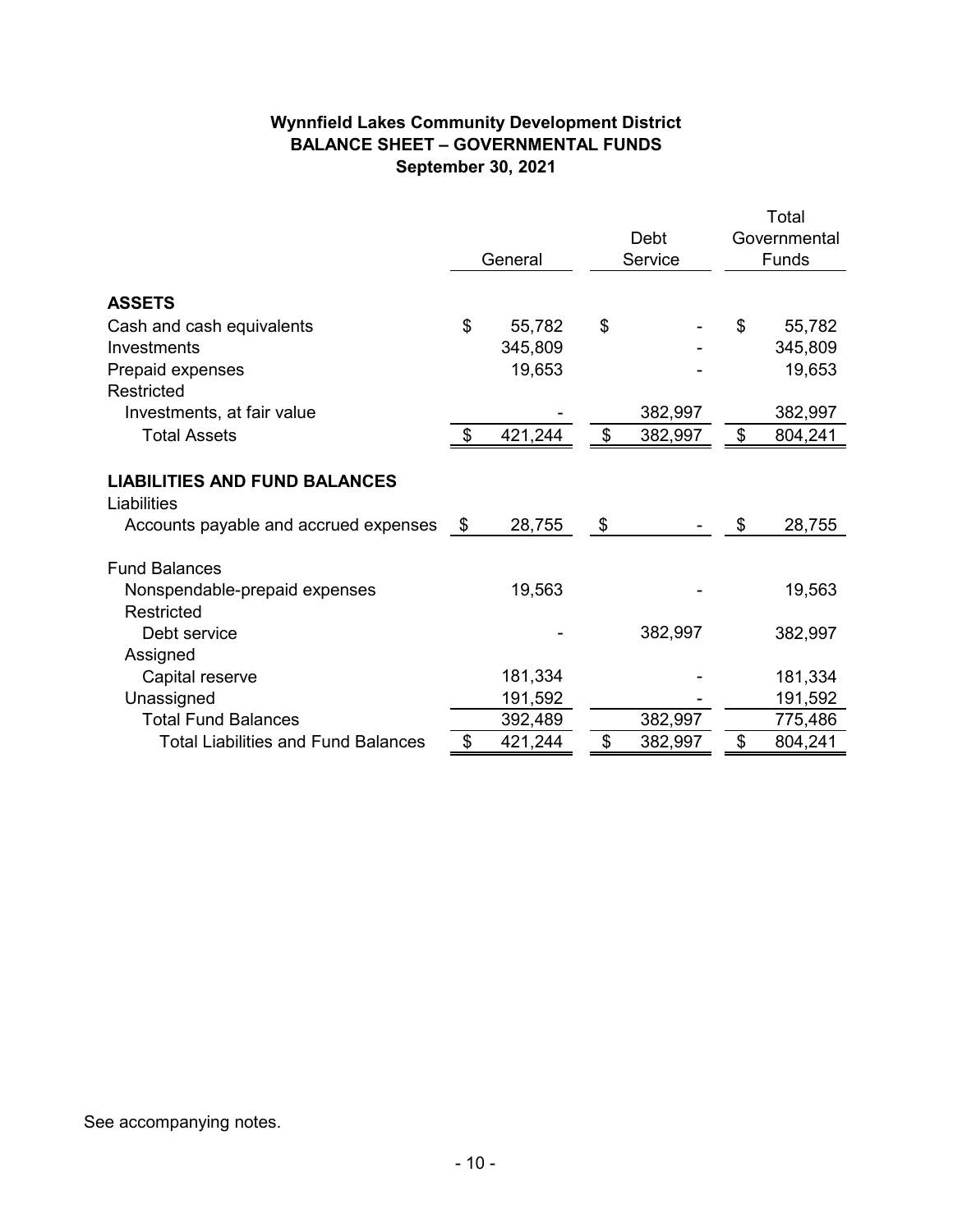## **Wynnfield Lakes Community Development District RECONCILIATION OF TOTAL GOVERNMENTAL FUND BALANCE TO NET POSITION OF GOVERNMENTAL ACTIVITIES September 30, 2021**

| <b>Total Governmental Fund Balances</b>                                                                                                                                                                                                                                                                                                | S | 775,486       |
|----------------------------------------------------------------------------------------------------------------------------------------------------------------------------------------------------------------------------------------------------------------------------------------------------------------------------------------|---|---------------|
| Amounts reported for governmental activities in the Statement of Net Position<br>are different because:                                                                                                                                                                                                                                |   |               |
| Capital assets, land, \$400,000, improvements other than building, \$68,597,<br>infrastructure, \$1,615,771, buildings, \$2,424,677, equipment, \$70,301, net of<br>accumulated depreciation, \$(2,693,894), used in governmental activities are not<br>current financial resources and therefore, are not reported at the fund level. |   | 1,885,452     |
| Long-term liabilities, including bonds payable, \$(5,640,000), net of bond discount, net<br>\$41,014, are not due and payable in the current period and therefore,<br>are not reported at the fund level.                                                                                                                              |   | (5,598,986)   |
| Deferred outflows of resources are not current financial resources and therefore,<br>are not reported at the governmental fund level.                                                                                                                                                                                                  |   | 229,008       |
| Accrued interest expense is not a current financial use and therefore, is not reported<br>at the governmental fund level.                                                                                                                                                                                                              |   | (98,870)      |
| Net Position of Governmental Activities                                                                                                                                                                                                                                                                                                |   | \$(2,807,910) |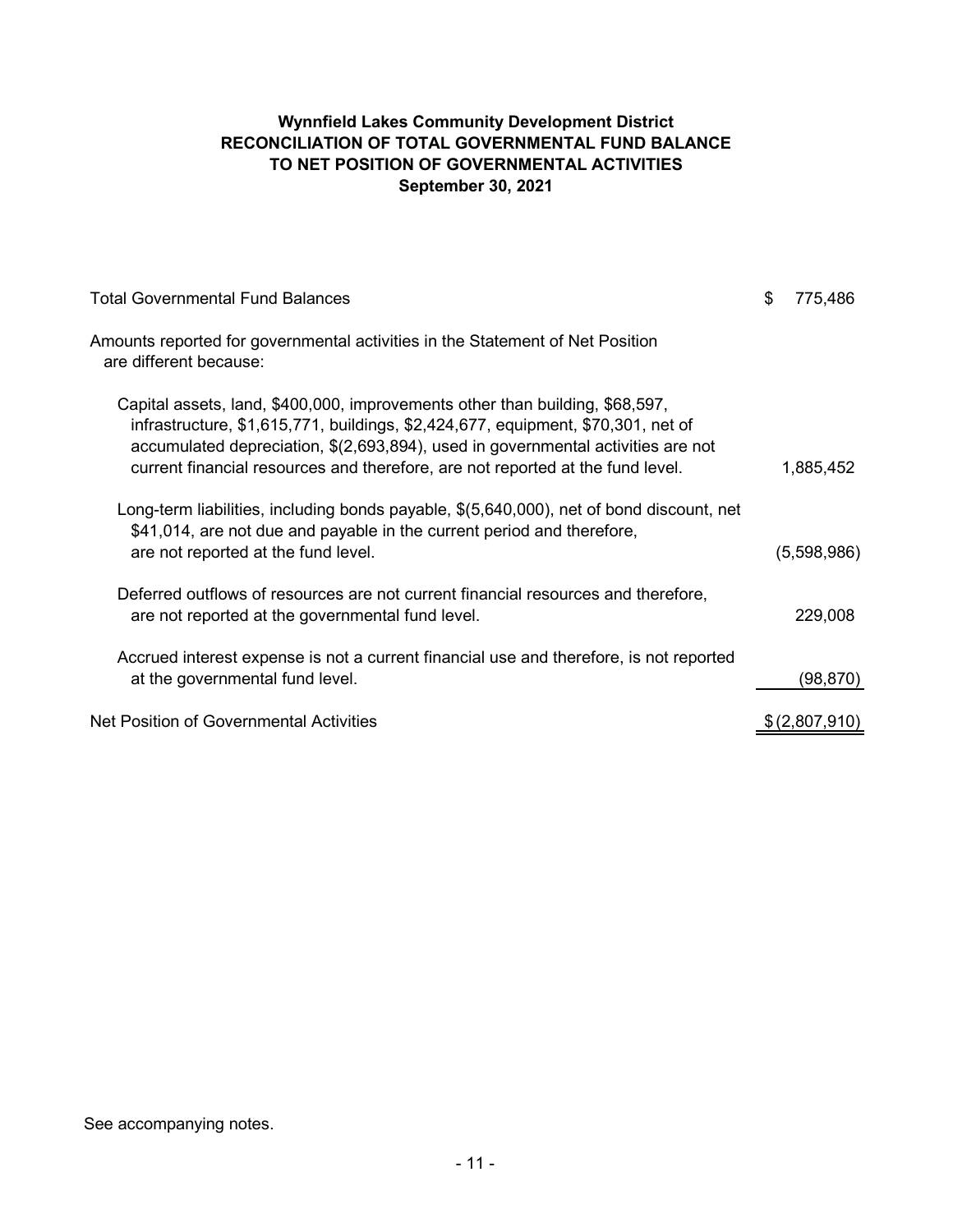## **Wynnfield Lakes Community Development District STATEMENT OF REVENUES, EXPENDITURES AND CHANGES IN FUND BALANCES – GOVERNMENTAL FUNDS For the Year Ended September 30, 2021**

|                                              |               |               |       | Total        |
|----------------------------------------------|---------------|---------------|-------|--------------|
|                                              |               | Debt          |       | Governmental |
|                                              | General       | Service       | Funds |              |
| <b>Revenues</b>                              |               |               |       |              |
| Special assessments                          | \$<br>530,403 | \$<br>519,313 | \$    | 1,049,716    |
| Investment earnings                          | 258           | 54            |       | 312          |
| Miscellaneous                                | 6,466         |               |       | 6,466        |
| <b>Total Revenues</b>                        | 537,127       | 519,367       |       | 1,056,494    |
| Expenditures                                 |               |               |       |              |
| Current                                      |               |               |       |              |
| General government                           | 122,390       |               |       | 122,390      |
| Physical environment                         | 216,231       |               |       | 216,231      |
| Culture/recreation                           | 211,252       |               |       | 211,252      |
| Capital outlay                               | 5,135         |               |       | 5,135        |
| Debt service                                 |               |               |       |              |
| Principal                                    |               | 275,000       |       | 275,000      |
| Interest                                     |               | 245,494       |       | 245,494      |
| <b>Total Expenditures</b>                    | 555,008       | 520,494       |       | 1,075,502    |
| Excess of revenues over/(under) expenditures | (17, 881)     | (1, 127)      |       | (19,008)     |
| <b>Other Financing Sources/(Uses)</b>        |               |               |       |              |
| Transfers in                                 | 10,038        |               |       | 10,038       |
| <b>Transfers out</b>                         |               | (10, 038)     |       | (10, 038)    |
| Toatal other Financing Sources/(Uses)        | 10,038        | (10, 038)     |       |              |
| Net Change in Fund Balances                  | (7, 843)      | (11, 165)     |       | (19,008)     |
| Fund Balances - October 1, 2020              | 400,332       | 394,162       |       | 794,494      |
| Fund Balances - September 30, 2021           | \$<br>392,489 | \$<br>382,997 | \$    | 775,486      |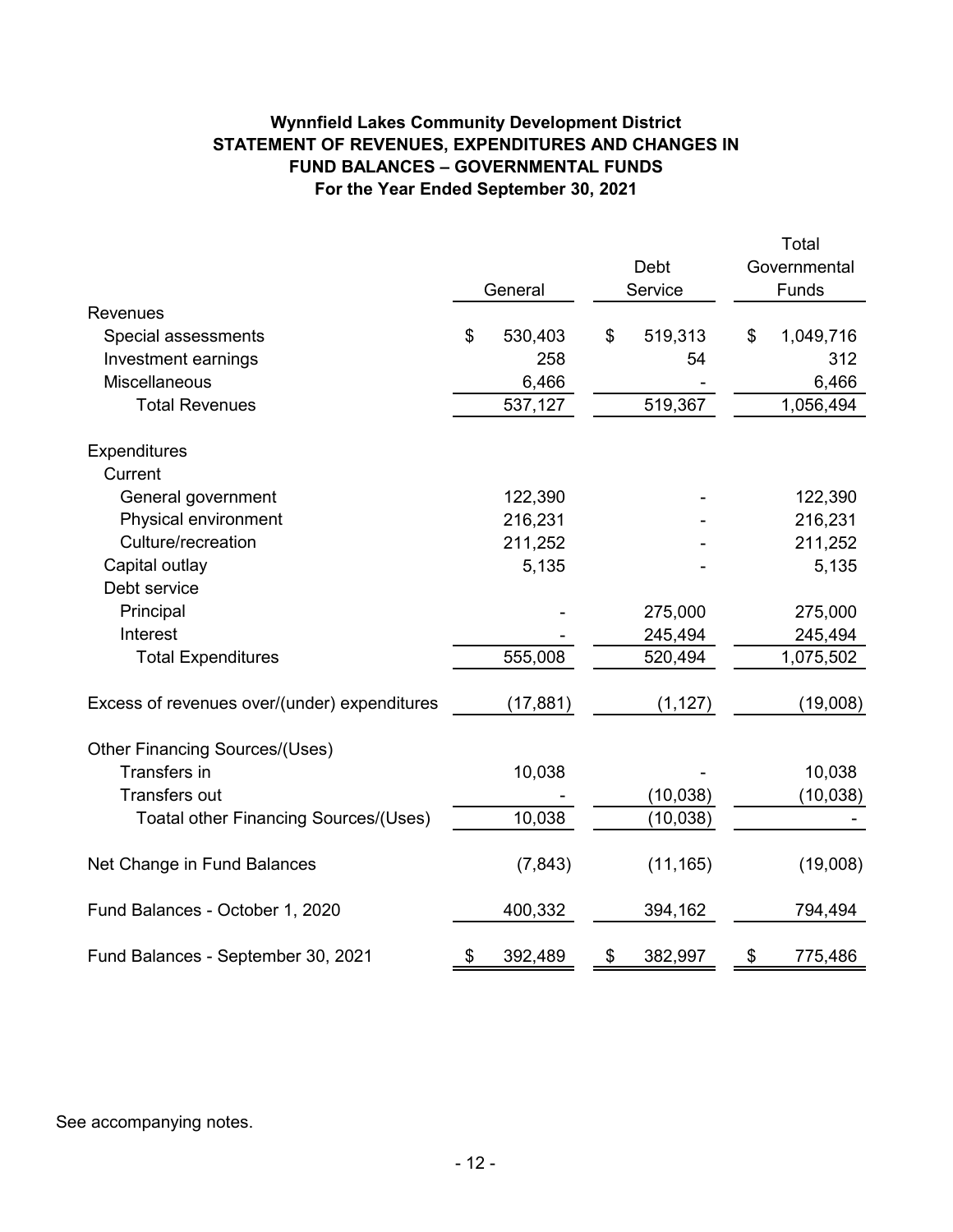## **Wynnfield Lakes Community Development District RECONCILIATION OF THE STATEMENT OF REVENUES, EXPENDITURES AND CHANGES IN FUND BALANCES OF GOVERNMENTAL FUNDS TO THE STATEMENT OF ACTIVITIES For the Year Ended September 30, 2021**

| Net Change in Fund Balances - Total Governmental Funds                                                                                                                                                                                                                                                              | \$<br>(19,008) |
|---------------------------------------------------------------------------------------------------------------------------------------------------------------------------------------------------------------------------------------------------------------------------------------------------------------------|----------------|
| Amounts reported for governmental activities in the Statement of Activities<br>are different because:                                                                                                                                                                                                               |                |
| Governmental funds report capital outlays as expenditures. However, in<br>the Statement of Activities, the cost of those assets is allocated over their<br>estimated useful lives as depreciation. This is the amount that depreciation<br>$$(200,299)$ , exceeds capital outlay, $$5,135$ , in the current period. | (195, 164)     |
| Repayments of bond principal are expenditures in the governmental<br>funds, but the repayment reduces long-term liabilities in the Statement<br>of Net Position.                                                                                                                                                    | 275,000        |
| Amortization of bond discount does not require the use of current resources and<br>therefore is not reported at the fund level. This is the amount of<br>amortization in the current period.                                                                                                                        | (2,812)        |
| Deferred amount on refunding is recognized as a component of interest on<br>long-term debt in the Statement of Activities, but in the governmental funds.<br>This is the amount of interest in the current period.                                                                                                  | (3, 465)       |
| In the Statement of Activities, interest is accrued on outstanding bonds; whereas<br>in governmental funds, interest expenditures are reported when due. This is<br>the net amount between the prior year and current year accruals.                                                                                | 3,463          |
| <b>Change in Net Position of Governmental Activities</b>                                                                                                                                                                                                                                                            | \$<br>58,014   |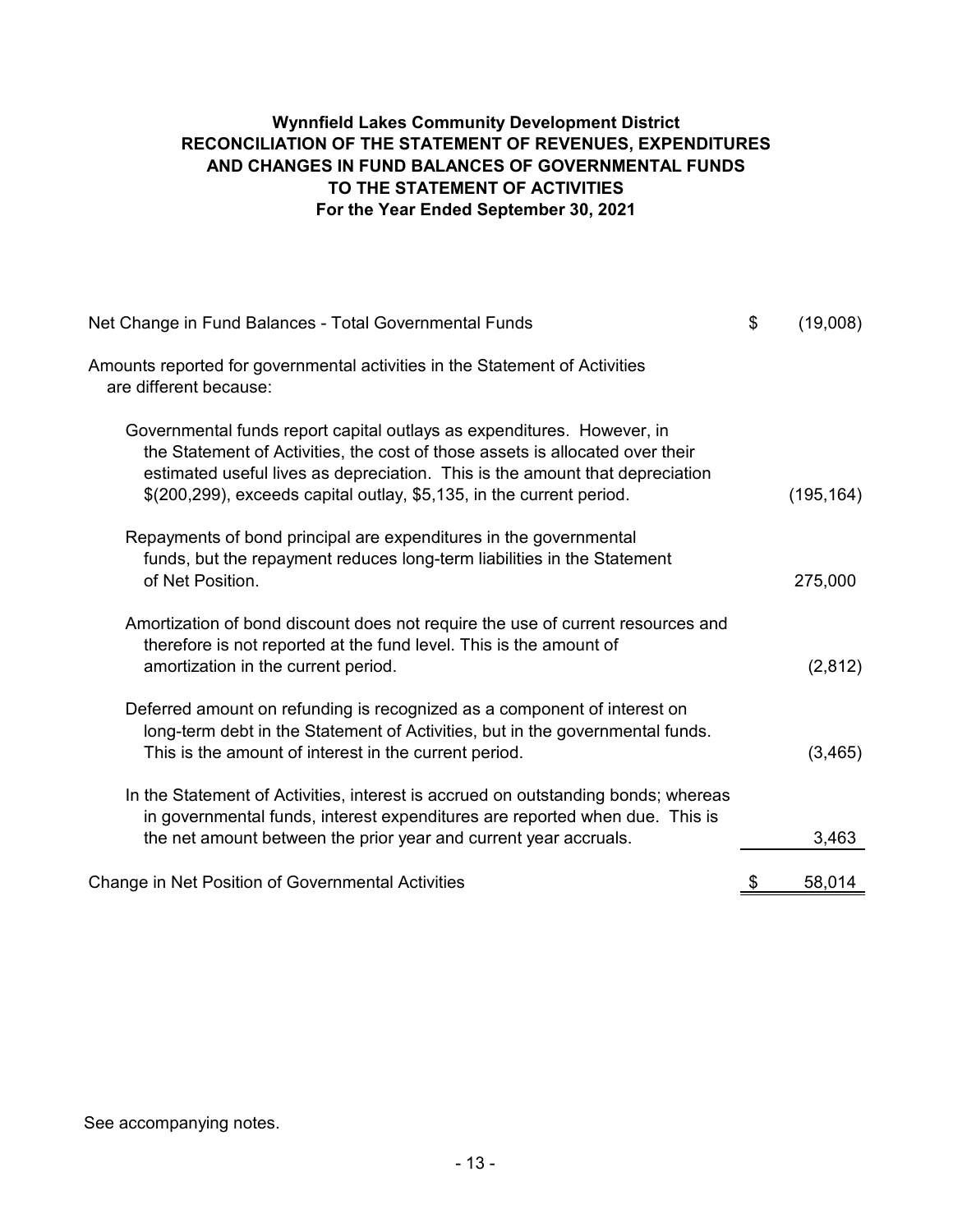## **Wynnfield Lakes Community Development District STATEMENT OF REVENUES, EXPENDITURES AND CHANGES IN FUND BALANCES – BUDGET AND ACTUAL – GENERAL FUND For the Year Ended September 30, 2021**

|                                    | Original<br><b>Budget</b> | <b>Final</b><br><b>Budget</b> | <b>Actual</b> | <b>Variance with</b><br><b>Final Budget</b><br><b>Positive</b><br>(Negative) |
|------------------------------------|---------------------------|-------------------------------|---------------|------------------------------------------------------------------------------|
| Revenues                           |                           |                               |               |                                                                              |
| Special assessments                | \$<br>528,955             | \$<br>528,955                 | \$<br>530,403 | \$<br>1,448                                                                  |
| Investment income                  | 3,300                     | 600                           | 258           | (342)                                                                        |
| Miscellaneous revenues             | 2,000                     | 2,000                         | 6,466         | 4,466                                                                        |
| <b>Total Revenues</b>              | 534,255                   | 531,555                       | 537,127       | 5,572                                                                        |
|                                    |                           |                               |               |                                                                              |
| Expenditures                       |                           |                               |               |                                                                              |
| Current                            |                           |                               |               |                                                                              |
| General government                 | 110,631                   | 110,631                       | 122,390       | (11, 759)                                                                    |
| Physical environment               | 258,375                   | 258,375                       | 216,231       | 42,144                                                                       |
| Culture/recreation                 | 162,799                   | 162,799                       | 211,252       | (48, 453)                                                                    |
| Capital outlay                     | 15,000                    | 100,000                       | 5,135         | 94,865                                                                       |
| <b>Total Expenditures</b>          | 546,805                   | 631,805                       | 555,008       | 76,797                                                                       |
| Excess of revenues over/(under)    |                           |                               |               |                                                                              |
| expenditures                       | (12, 550)                 | (100, 250)                    | (17, 881)     | 82,369                                                                       |
|                                    |                           |                               |               |                                                                              |
| Other Financing Sources/(Uses)     |                           |                               |               |                                                                              |
| Transfers in                       |                           |                               | 10,038        | 10,038                                                                       |
| Net change in fund balances        | (12, 550)                 | (100, 250)                    | (7, 843)      | 92,407                                                                       |
|                                    |                           |                               |               |                                                                              |
| Fund Balances - October 1, 2020    | 214,632                   | 202,334                       | 400,332       | 197,998                                                                      |
| Fund Balances - September 30, 2021 | \$<br>202,082             | \$<br>102,084                 | \$<br>392,489 | \$<br>290,405                                                                |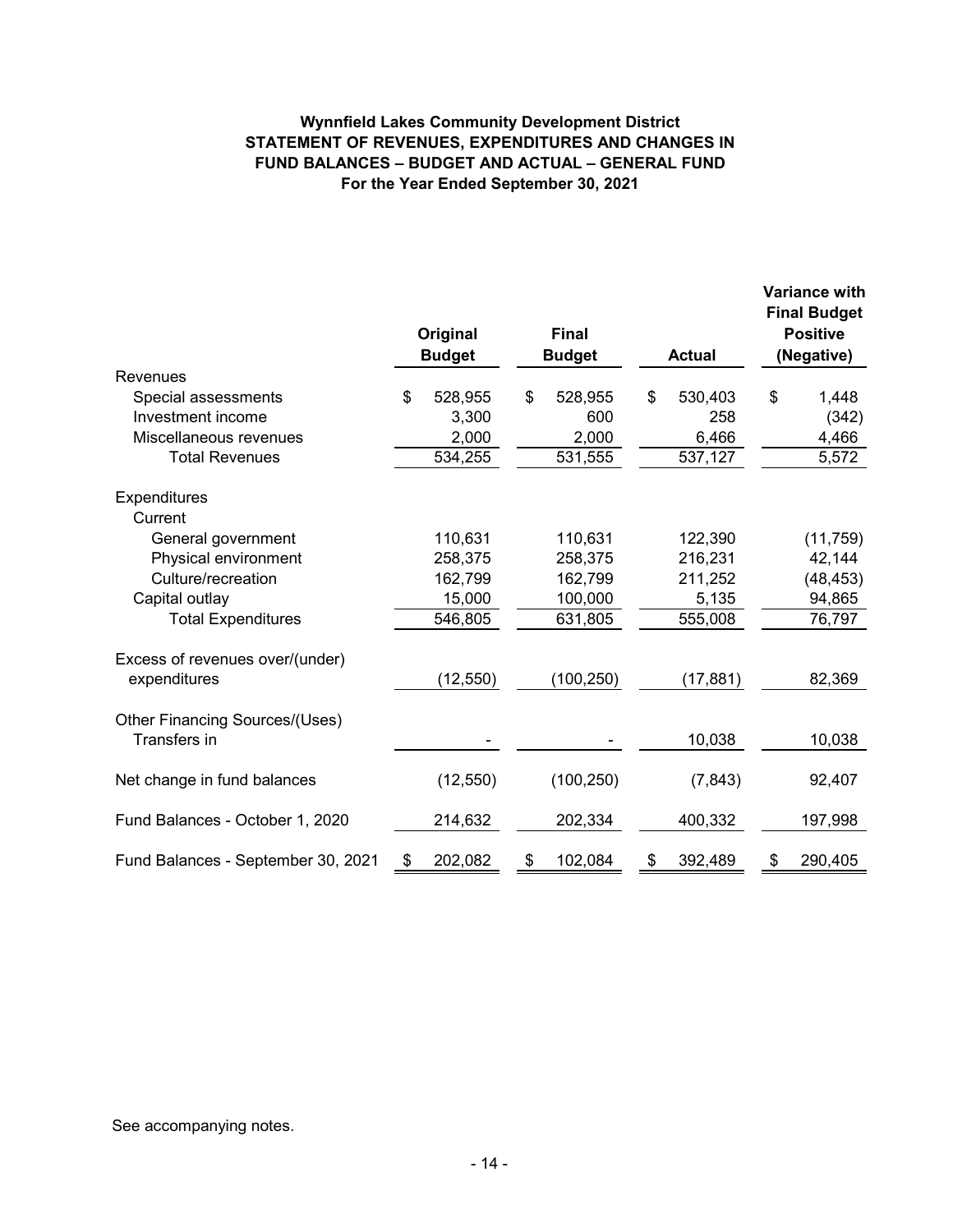## **NOTE A – SUMMARY OF SIGNIFICANT ACCOUNTING POLICIES**

The financial statements of the District have been prepared in conformity with generally accepted accounting principles (GAAP) as applied to governmental units. The Governmental Accounting Standards Board (GASB) is the accepted standard-setting body for establishing governmental accounting and financial reporting principles. The District's more significant accounting policies are described below.

### **1. Reporting Entity**

The District was established on August 1, 2005, pursuant to the Uniform Community Development District Act of 1980, Chapter 190, Florida Statutes the City of Jacksonville Ordinance 2005-580-E. The District was established for the purposes of financing and managing the acquisition, construction, maintenance and operation of the infrastructure necessary for community development within its jurisdiction. The District is authorized to issue bonds for the purpose, among others, of financing, funding, planning, establishing, acquiring, constructing or re-constructing, enlarging or extending, equipping, operating and maintaining water management, bridges or culverts, district roads, landscaping, street lights and other basic infrastructure projects within or without the boundaries of the Rolling Hills Community Development District. The District is governed by a five-member Board of Supervisors who were elected by the residents of the District. The District operates within the criteria established by Chapter 190, Florida Statutes.

As required by GAAP, these financial statements present the Wynnfield Lakes Community Development District (the primary government) as a stand-alone government. The reporting entity for the District includes all functions of government in which the District's Board exercises oversight responsibility including, but not limited to, financial interdependency, selection of governing authority, designation of management, significant ability to influence operations and accountability for fiscal matters.

Based upon the application of the above-mentioned criteria as set forth in Governmental Accounting Standards, the District has identified no component units.

### **2. Measurement Focus and Basis of Accounting**

The basic financial statements of the District are composed of the following:

- Government-wide financial statements
- Fund financial statements
- Notes to financial statements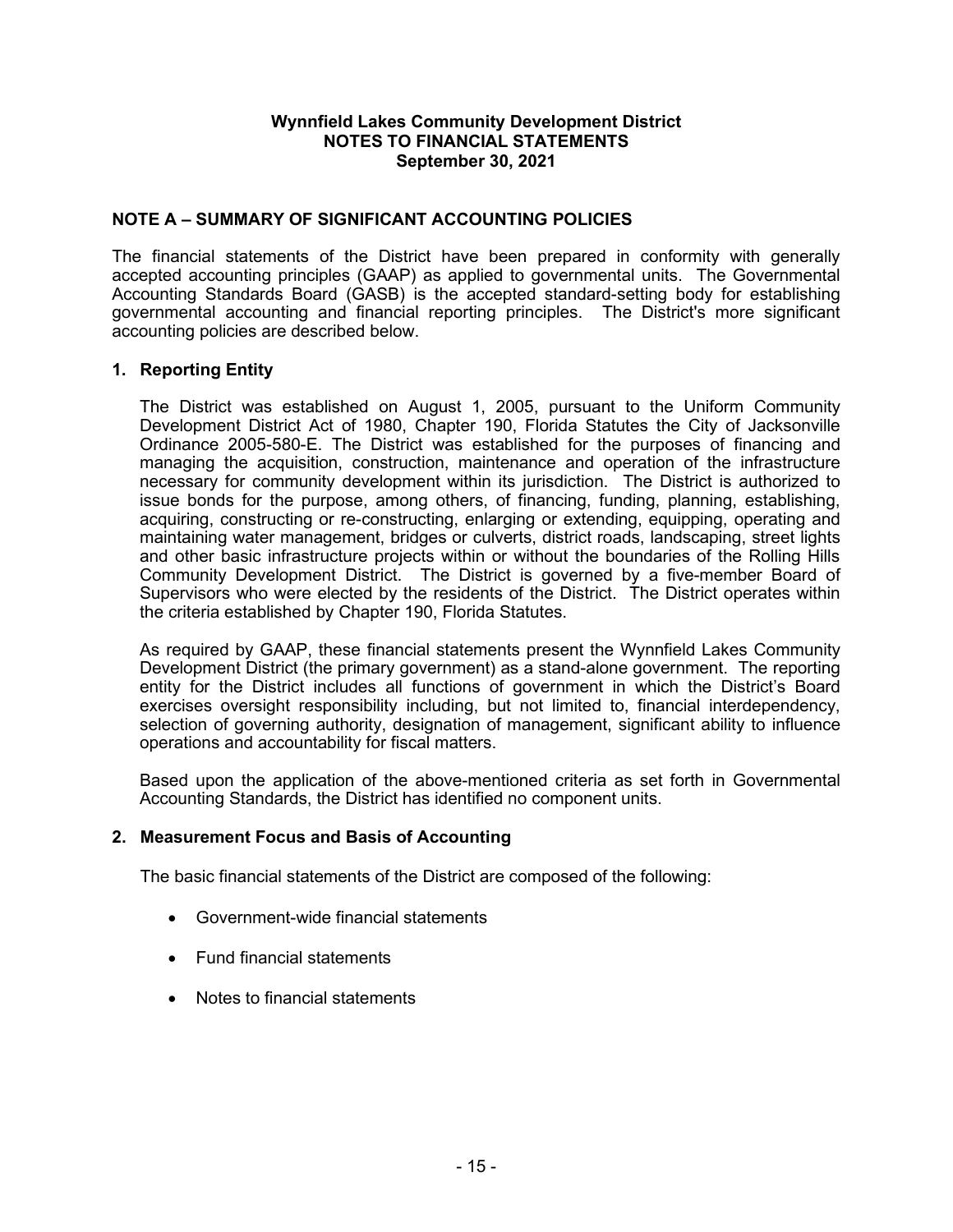## **NOTE A – SUMMARY OF SIGNIFICANT ACCOUNTING POLICIES (CONTINUED)**

### **2. Measurement Focus and Basis of Accounting (Continued)**

#### **a. Government-wide Financial Statements**

The government-wide financial statements are reported using the economic resources measurement focus and the accrual basis of accounting. Government-wide financial statements report all non-fiduciary information about the reporting government as a whole. These statements include all the governmental activities of the primary government. The effect of interfund activity has been removed from these statements.

Governmental activities are supported by special assessments. Program revenues include charges for services and payments made by parties outside of the reporting government's citizenry if that money is restricted to a particular program. Program revenues are netted with program expenses in the Statement of Activities to present the net cost of each program.

Amounts paid to acquire capital assets are capitalized as assets, rather than reported as an expenditure. Proceeds of long-term debt are recorded as liabilities in the government-wide financial statements, rather than as another financing source.

Amounts paid to reduce long-term indebtedness of the reporting government are reported as a reduction of the related liability, rather than as an expenditure.

### **b. Fund Financial Statements**

The underlying accounting system of the District is organized and operated on the basis of separate funds, each of which is considered to be a separate accounting entity. The operations of each fund are accounted for with a separate set of self-balancing accounts that comprise its assets, liabilities, fund equity, revenues and expenditures or expenses, as appropriate. Governmental resources are allocated to and accounted for in individual funds based upon the purposes for which they are to be spent and the means by which spending activities are controlled.

Fund financial statements for the primary government's governmental funds are presented after the government-wide financial statements. These statements display information about major funds individually.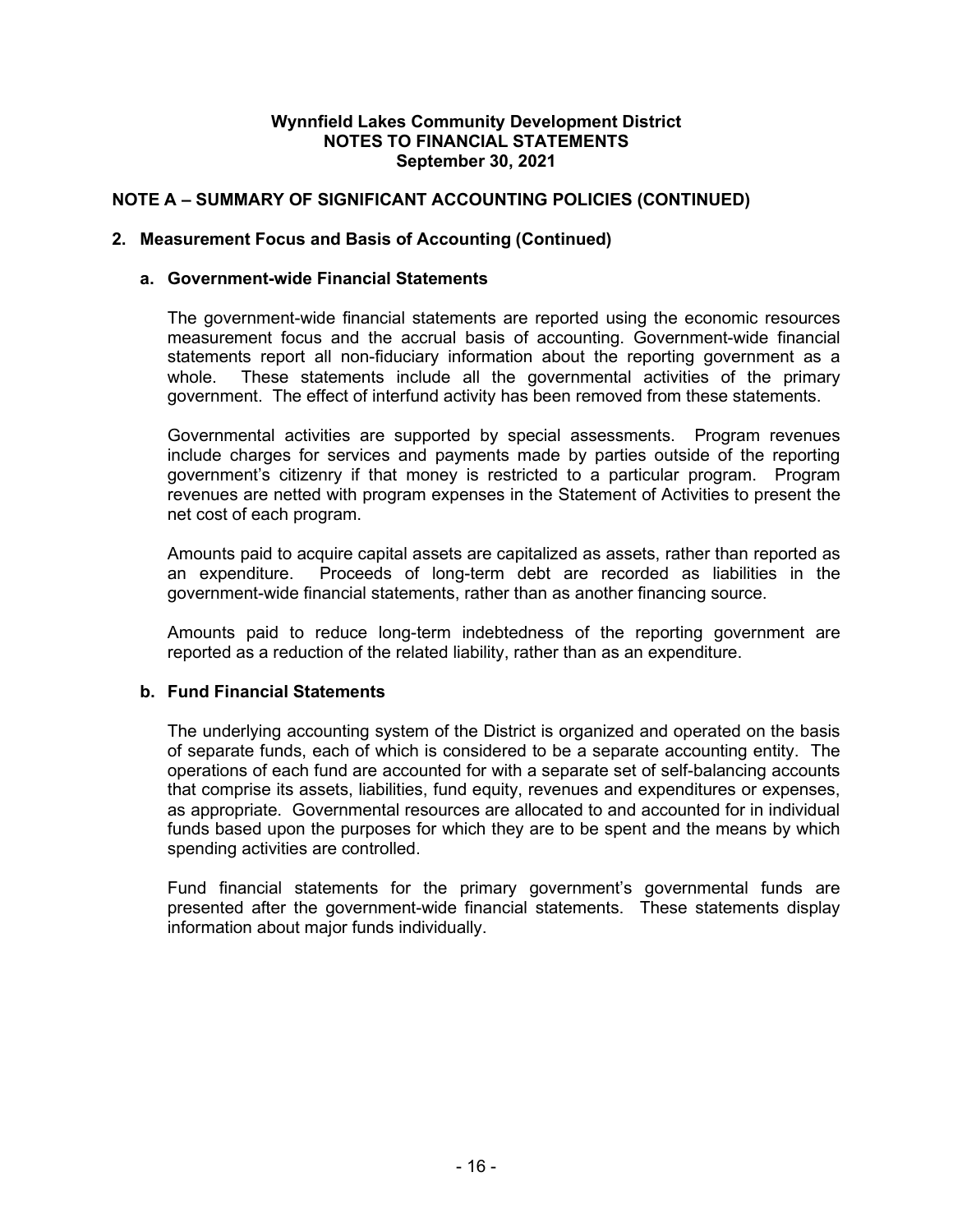## **NOTE A – SUMMARY OF SIGNIFICANT ACCOUNTING POLICIES (CONTINUED)**

#### **2. Measurement Focus and Basis of Accounting (Continued)**

#### **b. Fund Financial Statements (Continued)**

#### **Governmental Funds**

When both restricted and unrestricted resources are combined in a fund, qualified expenses are considered to be paid first from restricted resources, and then from unrestricted resources. Governmental fund financial statements are reported using the current financial resources measurement focus and the modified accrual basis of accounting. Revenues are considered to be available when they are collected within the current period or soon thereafter to pay liabilities of the current period. For this purpose, the District considers revenues to be available if they are collected within 60 days of the end of the current fiscal period.

Expenditures generally are recorded when a liability is incurred, as under accrual accounting. Interest associated with the current fiscal period is considered to be an accrual item and so has been recognized as revenue of the current fiscal period.

Under the current financial resources measurement focus, only current assets and current liabilities are generally included on the balance sheet. The reported fund balance is considered to be a measure of "available spendable resources". Governmental fund operating statements present increases (revenues and other financing sources) and decreases (expenditures and other financing uses) in net current assets. Accordingly, they are said to present a summary of sources and uses of "available spendable resources" during a period.

Because of their spending measurement focus, expenditure recognition for governmental fund types excludes amounts represented by non-current liabilities. Since they do not affect net current assets, such long-term amounts are not recognized as governmental fund type expenditures or fund liabilities.

Amounts expended to acquire capital assets are recorded as expenditures in the year that resources are expended, rather than as fund assets. The proceeds of long-term debt are recorded as another financing source rather than as a fund liability. Debt service expenditures are recorded only when payment is due.

The District implemented the Governmental Accounting Standards Board Statement 54 – *Fund Balance Reporting and Governmental Fund Type Definitions*. The Statement requires the fund balance for governmental funds to be reported in classifications that comprise a hierarchy based primarily on the extent to which the government is bound to honor constraints on the specific purposes for which amounts in those funds can be spent. The classifications include non-spendable, restricted, committed, assigned and unassigned.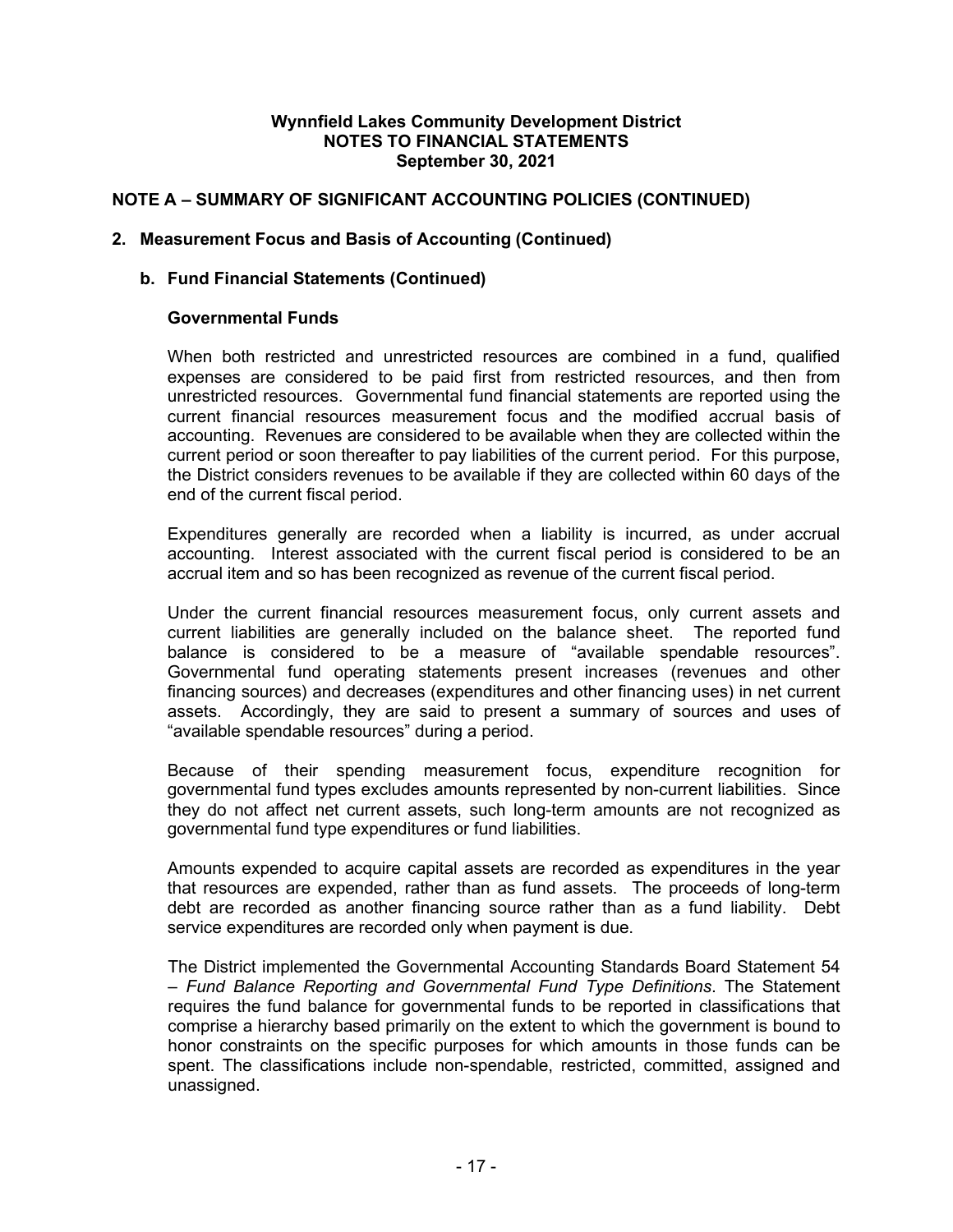## **NOTE A – SUMMARY OF SIGNIFICANT ACCOUNTING POLICIES (CONTINUED)**

#### **2. Measurement Focus and Basis of Accounting (Continued)**

#### **b. Fund Financial Statements (Continued)**

#### **Governmental Funds (Continued)**

The District has various policies governing the fund balance classifications.

*Nonspendable Fund Balance* – This classification consists of amounts that cannot be spent because they are either not in spendable form or are legally or contractually required to be maintained intact.

*Restricted Fund Balance –* This classification includes amounts that can be spent only for specific purposes stipulated by constitution, external resource providers, or through enabling legislation.

*Assigned Fund Balance* – This classification consists of the Board of Supervisors' intent to be used for specific purposes, but are neither restricted nor committed. The assigned fund balances can also be assigned by the District's management company.

*Unassigned Fund Balance* – This classification is the residual classification for the government's general fund and includes all spendable amounts not contained in the other classifications. Unassigned fund balance is considered to be utilized first when an expenditure is incurred for purposes for which amounts in any of those unrestricted fund balance classifications could be used.

*Fund Balance Spending Hierarchy* – For all governmental funds except special revenue funds, when restricted, committed, assigned, and unassigned fund balances are combined in a fund, qualified expenditures are paid first from restricted or committed fund balance, as appropriate, then assigned and finally unassigned fund balances.

#### **3. Basis of Presentation**

#### **a. Governmental Major Funds**

General Fund – The General Fund is the District's primary operating fund. It accounts for all financial resources of the general government, except those required to be accounted for in another fund.

Debt Service Fund – Accounts for debt service requirements to retire the outstanding bonds of the District

#### **b. Non-current Governmental Assets/Liabilities**

GASB Statement 34 requires that non-current governmental assets, such as land and buildings, and non-current governmental liabilities, such as general obligation bonds, be reported in the governmental activities column in the government-wide Statement of Net Position.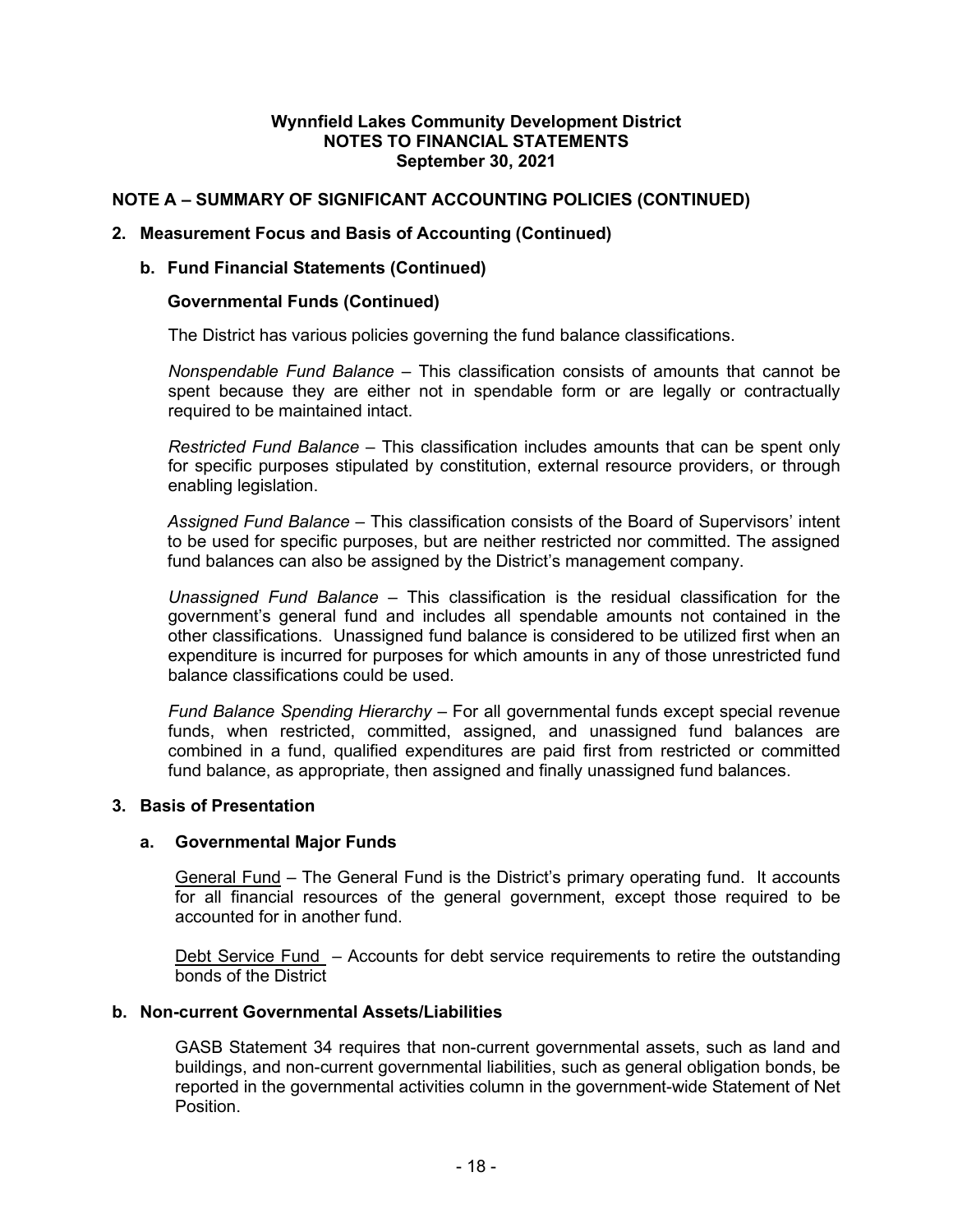## **NOTE A – SUMMARY OF SIGNIFICANT ACCOUNTING POLICIES (CONTINUED)**

### **3. Basis of Presentation (Continued)**

### **b. Non-current Governmental Assets/Liabilities (Continued)**

GASB Statement 34 requires that non-current governmental assets, such as land and buildings, and non-current governmental liabilities, such as general obligation bonds, be reported in the governmental activities column in the government-wide Statement of Net Position.

## **4. Assets, Deferred Outflows of Resources, Liabilities, and Net Position or Equity**

#### **a. Cash and Investments**

Chapter 280, Florida Statutes require state and local governmental units to deposit monies with financial institutions classified as "Qualified Public Depositories," a multiple financial institution pool whereby groups of securities pledged by the various financial institutions provide common collateral from their deposits of public funds. This pool is provided as additional insurance to the federal depository insurance and allows for additional assessments against the member institutions, providing full insurance for public deposits.

The District is authorized to invest in those financial instruments as established by Section 218.415, Florida Statutes. The authorized investments consist of:

- 1. Direct obligations of the United States Treasury;
- 2. The Local Government Surplus Funds Trust or any intergovernmental investment pool authorized pursuant to the Florida Interlocal Cooperative Act of 1969;
- 3. Interest-bearing time deposits or savings accounts in authorized qualified public depositories;
- 4. Securities and Exchange Commission, registered money market funds with the highest credit quality rating from a nationally recognized rating agency.

### **b. Restricted Assets**

Certain net position of the District will be classified as restricted on the statement of net position because their use is limited either by law through constitutional provisions or enabling legislation; or by restrictions imposed externally by creditors. In a fund with both restricted and unrestricted net position, qualified expenses are considered to be paid first from restricted net position and then from unrestricted net position.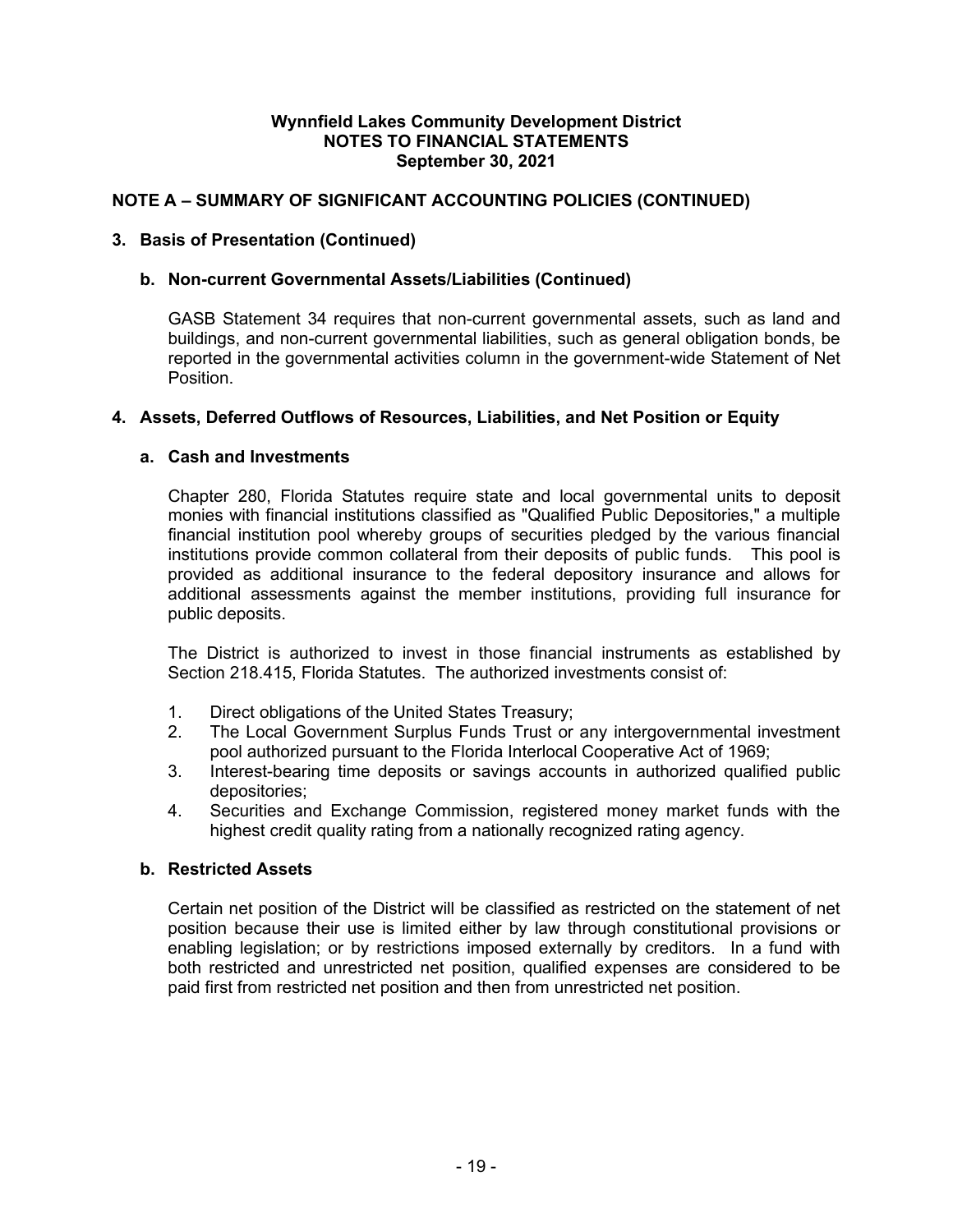## **NOTE A – SUMMARY OF SIGNIFICANT ACCOUNTING POLICIES (CONTINUED)**

### **4. Assets, Liabilities, Deferred Outflows of Resources, and Net Position or Equity (Continued)**

### **c. Capital Assets**

Capital assets, which include land, buildings, improvements other than buildings, infrastructure, and equipment are reported in governmental activities.

The District defines capital assets as assets with an initial, individual cost of \$5,000 or more and an estimated useful life in excess of two years. The valuation basis for all assets is historical cost.

The costs of normal maintenance and repairs that do not add to the value of the asset or materially extend its useful life are not capitalized.

Depreciation of capital assets is computed and recorded by utilizing the straight-line method over the assets' estimated useful lives: infrastructure 20-30 years, improvements other than buildings 15-20 years and equipment 10-15 years.

#### **d. Deferred Outflows of Resources**

Deferred outflows of resources represent a consumption of net position/fund balance that applies to a future period(s) and so will not be recognized as an outflow of resources (expense/expenditure) until then. The District only has one item that qualifies for reporting in this category. It is the deferred amount on refunding reported on the Statement of Net Position. A deferred amount on refunding results from the difference in the carrying value of refunded debt and its reacquisition price. This amount is deferred and amortized over the shorter of the life of the refunded or refunding debt.

#### **e. Net Position**

Net position represents the difference between assets and liabilities and is reported in three categories. Net investment in capital assets, represent capital assets, net of accumulated depreciation and any outstanding debt related to those assets. Net position is reported as restricted when there are legal limitations imposed on their use by legislation, or external restrictions imposed by other governments, creditors, or grantors. Unrestricted net position is assets that do not meet definitions of the classifications previously described.

#### **f. Unamortized Bond Discount**

Bond discounts are presented on the government-wide financial statements. The costs are amortized over the life of the bonds using the straight-line method. For financial reporting, the unamortized bond discount is netted against the applicable long-term debt.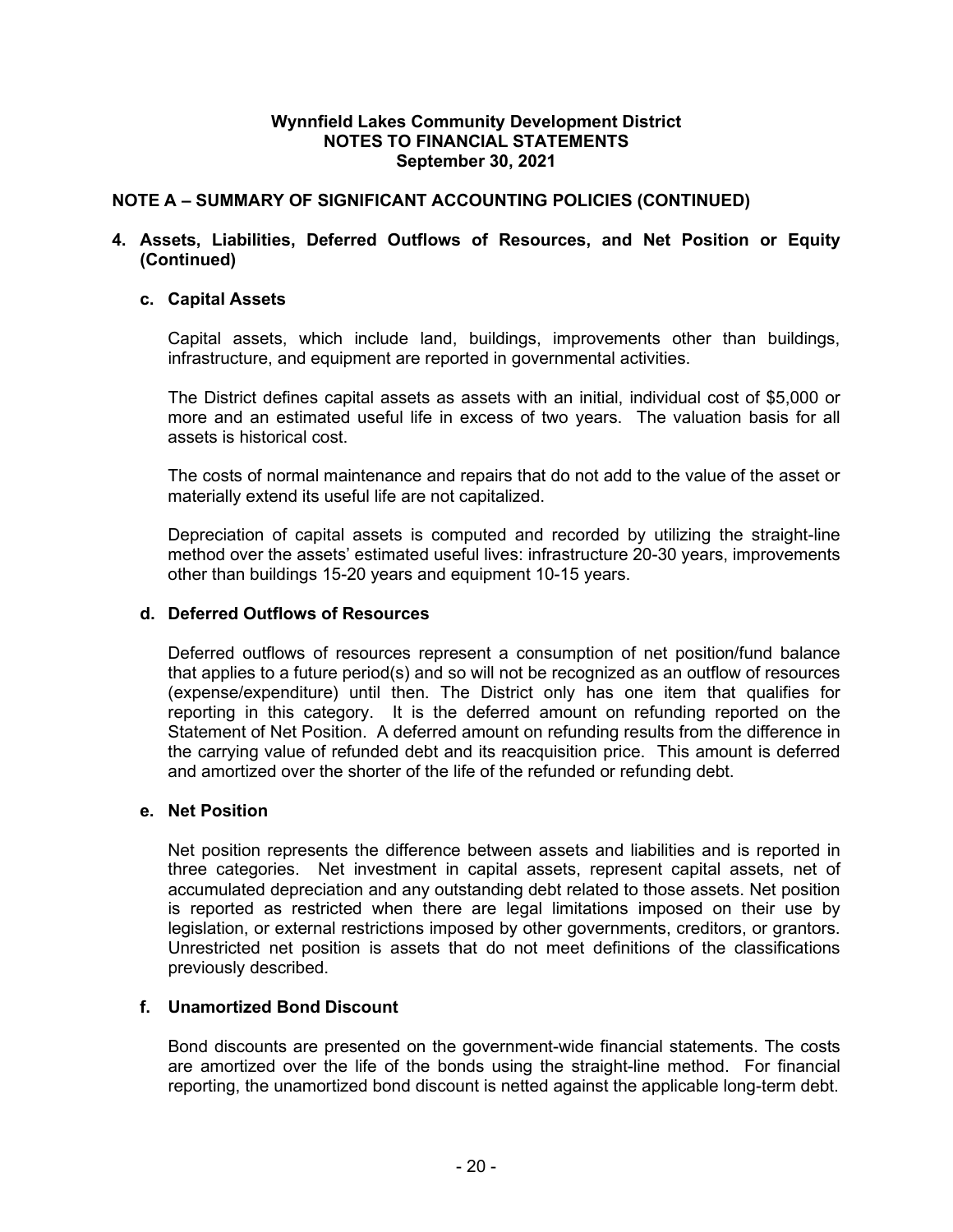## **NOTE A – SUMMARY OF SIGNIFICANT ACCOUNTING POLICIES (CONTINUED)**

### **4. Assets, Liabilities, Deferred Outflows of Resources, and Net Position or Equity (Continued)**

## **g. Budgets**

Budgets are prepared and adopted after public hearings for the governmental funds, pursuant to Chapter 190, Florida Statutes. The District utilizes the same basis of accounting for budgets as it does for revenues and expenditures in its various funds. The legal level of budgetary control is at the fund level. All budgeted appropriations lapse at year-end. Formal budgets are adopted for the general and debt service funds. As a result, deficits in the budget columns of the accompanying financial statements may occur.

### **NOTE B – RECONCILIATION OF GOVERNMENT-WIDE AND FUND FINANCIAL STATEMENTS**

#### **1. Explanation of Differences Between the Governmental Fund Balance Sheet and the Government-wide Statement of Net Position**

"Total fund balances" of the District's governmental funds, \$775,486, differs from "net position" of governmental activities, \$(2,807,910), reported in the Statement of Net Position. This difference primarily results from the long-term economic focus of the Statement of Net Position versus the current financial resources focus of the governmental fund balance sheet. The effect of the differences is illustrated below.

### **Capital related items**

When capital assets (improvements, infrastructure, and buildings that are to be used in governmental activities) are purchased or constructed, the cost of those assets is reported as expenditures in governmental funds. However, the Statement of Net Position included those capital assets among the assets of the District as a whole.

| Land                              | 400,000     |
|-----------------------------------|-------------|
| Improvements other than buildings | 68,597      |
| Infrastructure                    | 1,615,771   |
| <b>Building</b>                   | 2,424,677   |
| Equipment                         | 70,301      |
| Accumulated depreciation          | (2,693,894) |
| Total                             | 1,885,452   |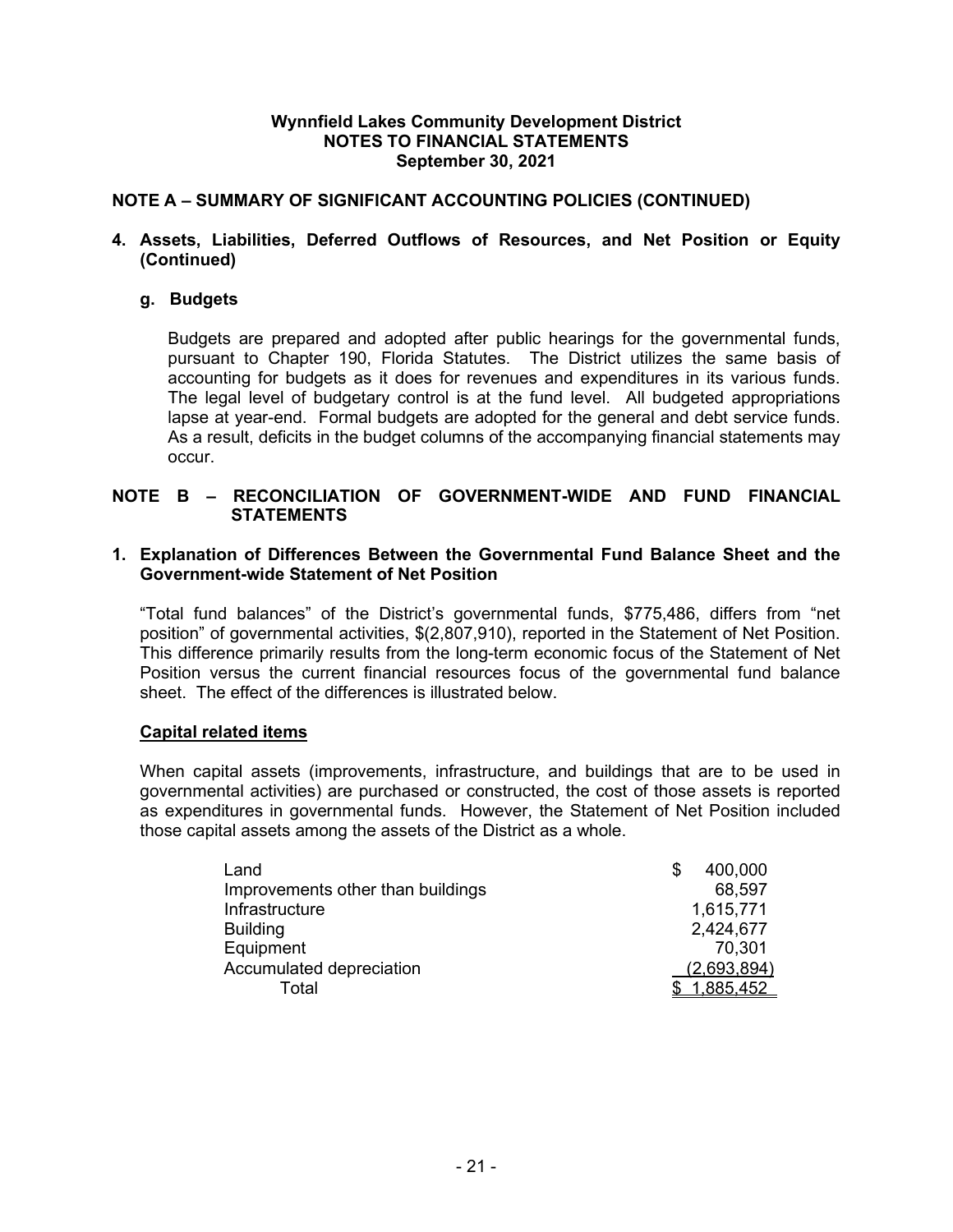### **NOTE B – RECONCILIATION OF GOVERNMENT-WIDE AND FUND FINANCIAL STATEMENTS (CONTINUED)**

### **1. Explanation of Differences Between the Governmental Fund Balance Sheet and the Government-wide Statement of Net Position (Continued)**

### **Long-term debt transactions**

Long-term liabilities applicable to the District's governmental activities are not due and payable in the current period and accordingly are not reported as fund liabilities. All liabilities (both current and long-term) are reported in the Statement of Net Position. Balances at September 30, 2021 were:

| Bonds payable     | \$ (5,640,000) |
|-------------------|----------------|
| Bond discount     | 41.014         |
| Net bonds payable | (5,598,986)    |

### **Deferred outflows of resources**

Deferred outflows of resources applicable to the District's governmental activities are not financial resources, and therefore, are not recognized at the governmental fund level.

Deferred amount on refunding, net  $$3$  229,008

#### **Accrued interest**

Accrued liabilities in the Statement of Net Position differ from the accrued interest on bonds, which are not reported at the fund level because they do not use current resources.

Accrued interest the set of the set of the set of the set of the set of the set of the set of the set of the set of the set of the set of the set of the set of the set of the set of the set of the set of the set of the set

#### **2. Explanation of Differences Between the Governmental Fund Operating Statements and the Statement of Activities**

The "net change in fund balances" for government funds, \$(19,008), differs from the "change in net position" for governmental activities, \$58,014, reported in the Statement of Activities. The differences arise primarily from the long-term economic focus of the Statement of Activities versus the current financial resources focus of the governmental funds. The effect of the differences is illustrated below.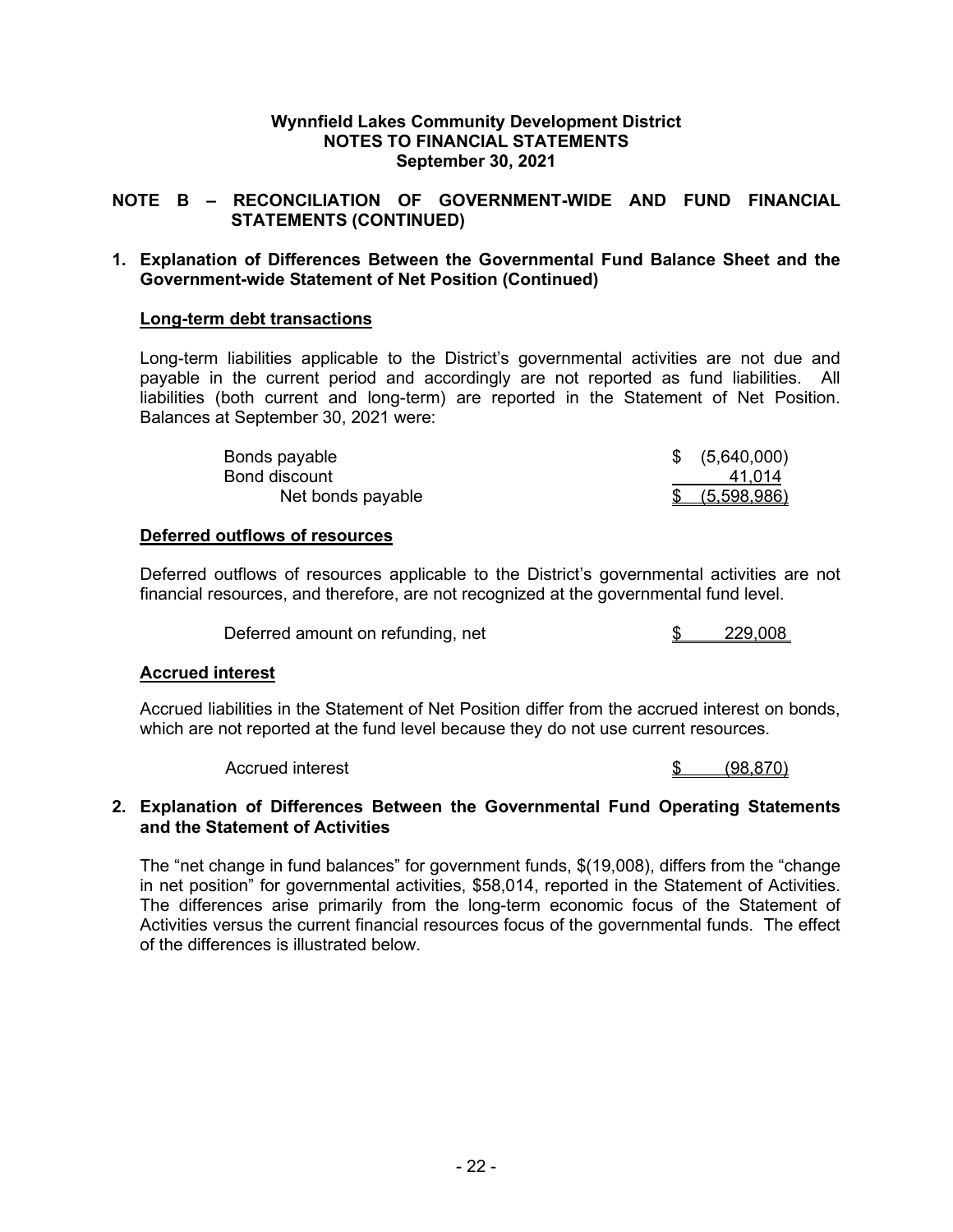### **NOTE B – RECONCILIATION OF GOVERNMENT-WIDE AND FUND FINANCIAL STATEMENTS (CONTINUED)**

#### **2. Explanation of Differences Between the Governmental Fund Operating Statements and the Statement of Activities (Continued)**

#### **Capital related items**

When capital assets that are to be used in governmental activities are purchased or constructed, the resources expended for those assets are reported as expenditures in governmental funds. However, in the Statement of Activities, the costs of those assets is allocated over their estimated useful lives and reported as depreciation. As a result, fund balances decrease by the amount of financial resources expended, whereas net position decreases by the amount that depreciation exceeds capital outlay.

| Depreciation   | (200, 299) |
|----------------|------------|
| Capital outlay | 5,135      |
| Гоtal          | (195, 164) |

#### **Long-term debt transactions**

Repayment of long-term liabilities are reported as expenditures in the governmental fund statement but such repayments reduce liabilities in the Statement of Net Position and are eliminated in the Statement of Activities.

| Debt principal payments |  | 275.000 |
|-------------------------|--|---------|
|-------------------------|--|---------|

Some expenses reported in the Statement of Activities do not require the use of current financial resources, therefore, are not reported as expenditures in governmental funds.

| Net change in accrued interest payable   | 3.463   |
|------------------------------------------|---------|
| Decrease in bond discount                | (2,812) |
| Decrease in deferred amount on refunding | (3,465) |
| Total                                    | (2,814) |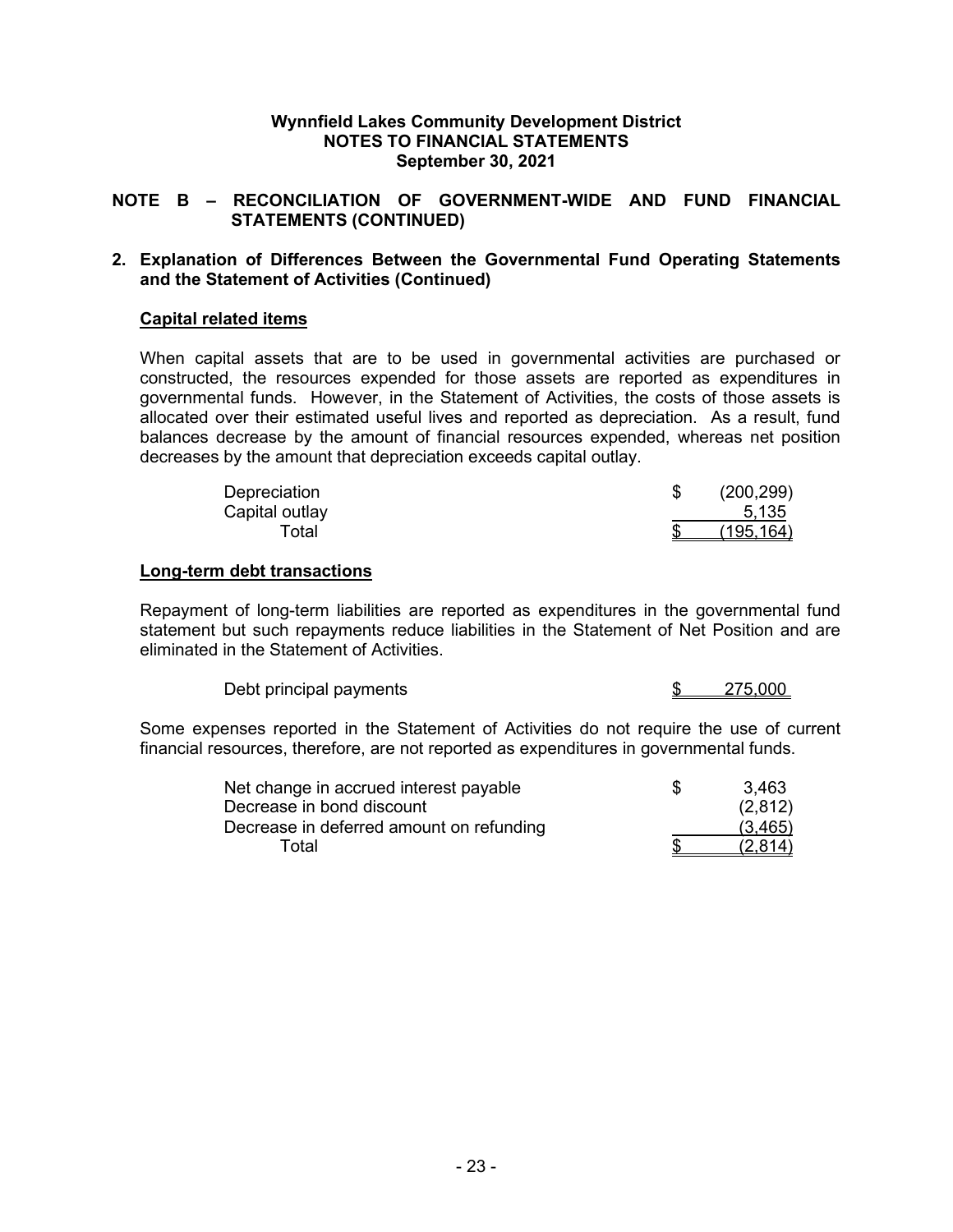### **NOTE C – CASH AND INVESTMENTS**

All deposits are held in qualified public depositories and are included on the accompanying balance sheet as cash and investments.

#### Custodial Credit Risk – Deposits

Custodial credit risk is the risk that in the event of a bank failure, the District's deposits may not be returned to it. The District does not have a formal deposit policy for custodial credit risk; however, they follow the provisions of Chapter 280, Florida Statutes regarding deposits and investments. As of September 30, 2021, the District's bank balance was \$61,924 and the carrying value was \$55,582. Exposure to custodial credit risk was as follows. The District maintains all deposits in a qualified public depository in accordance with the provisions of Chapter 280, Florida Statutes, which means that all deposits are fully insured by Federal Depositors Insurance or collateralized under Chapter 280, Florida Statutes.

As of September 30, 2021, the District had the following investments and maturities:

| Investment                           | <b>Maturities</b> | <b>Fair Value</b> |         |  |
|--------------------------------------|-------------------|-------------------|---------|--|
| <b>Managed Money Market Accounts</b> | N/A               | S                 | 243,367 |  |
| <b>Fidelity Government Portfolio</b> | 30 Days*          |                   | 382,997 |  |
| <b>Florida PRIME</b>                 | 49 Days*          |                   | 102,442 |  |
| Total                                |                   |                   | 728,806 |  |

#### \*Weighted Average Maturity

The District categorizes its fair value measurements within the fair value hierarchy recently established by generally accepted accounting principles. The fair value is the price that would be received to sell an asset, or paid to transfer a liability, in an orderly transaction between market participants at the measurement date. The hierarchy is based on the valuation inputs used to measure the fair value of the asset. The District uses a market approach in measuring fair value that uses prices and other relevant information generated by market transactions involving identical or similar assets, liabilities, or groups of assets and liabilities.

Assets or liabilities are classified into one of three levels. Level 1 is the most reliable and is based on quoted price for identical assets, or liabilities, in an active market. Level 2 uses significant other observable inputs when obtaining quoted prices for identical or similar assets, or liabilities, in markets that are not active. Level 3 is the least reliable and uses significant unobservable inputs that use the best information available under the circumstances, which includes the District's own data in measuring unobservable inputs.

Based on the criteria in the preceding paragraph, the Fidelity Government Portfolio and the Managed Money Market Accounts are Level 1 assets.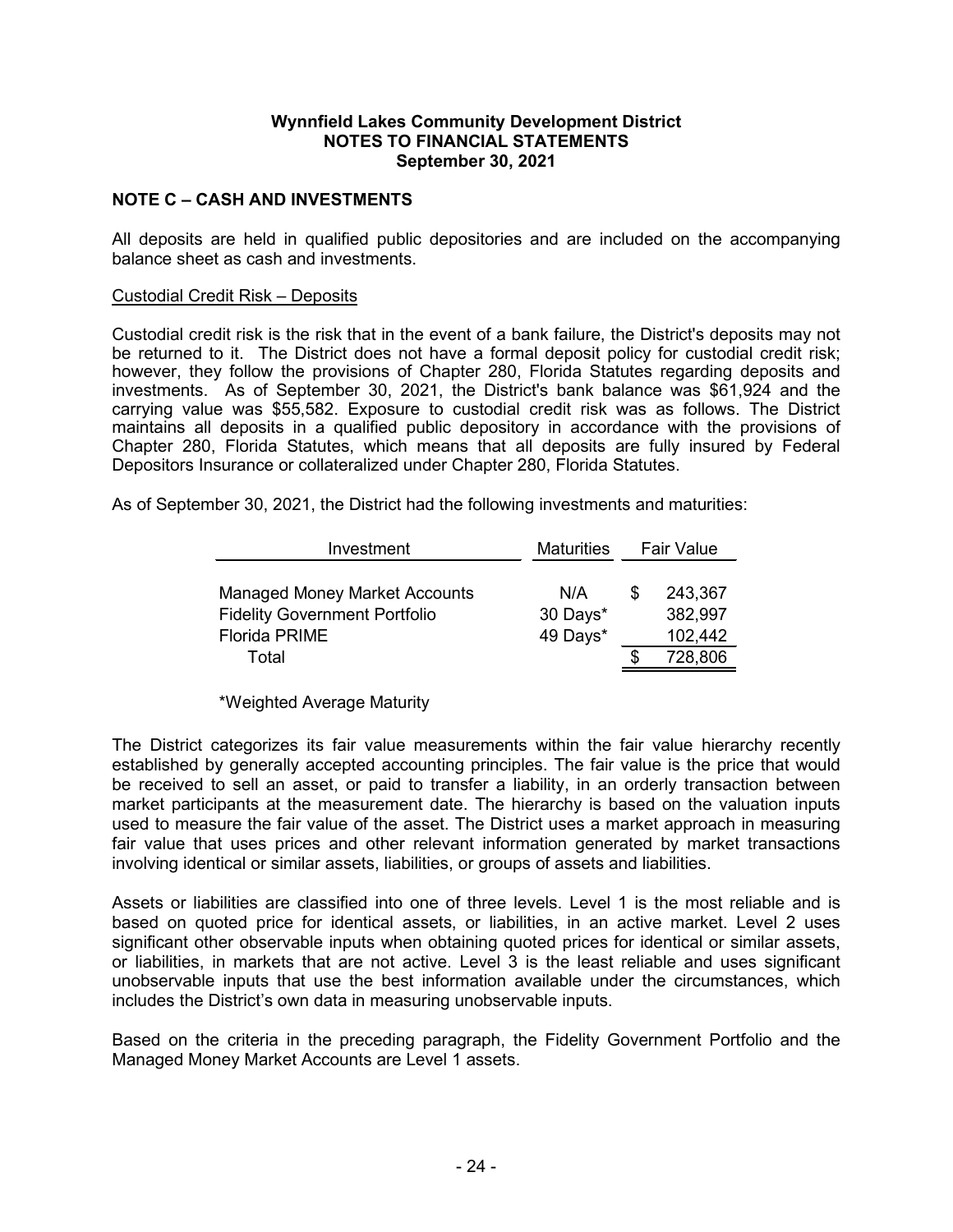## **NOTE C – CASH AND INVESTMENTS (CONTINUED)**

#### **Investments**

The District's investment policy allows management to invest funds in investments permitted under Section 218.415, Florida Statutes. The investment in Florida PRIME is measured at amortized cost. Florida PRIME has established policies and guidelines regarding participant transactions and the authority to limit or restrict withdrawals or impose a penalty for an early withdrawal. As of September 30, 2021, there were no redemption fees, maximum transaction amounts, or any other requirements that would limit daily access to 100 percent of the account value.

#### Interest Rate Risk

The formal investment policy of the District conforms with State statutory requirements and bond indentures for investment maturities as a means of managing its exposure to increasing interest rates. Direct obligations of the United States Treasury are held in a money market fund that allows daily demand withdrawals at par in the event of a decrease in interest rates.

#### Credit Risk

The District's investments are limited by state statutory requirements and bond compliance. The District has no investment policy that would further limit its investment choices. The Florida PRIME Fund is an authorized investment under Section 218.415, Florida Statutes. As of September 30, 2021, the District's investment in Florida PRIME and Fidelity Government Portfolio was rated AAAm by Standard & Poor's. The managed money market account was not rated at September 30, 2021.

#### Concentration of Credit Risk

The District places no limit on the amount it may invest in any one issuer. The investment in Florida PRIME represents 14% of the District's total investments. The investment in the Managed Money Market is 33% of the District's total investments and the investment in the Fidelity Government Porfolio is 53% of the District's total investments.

The types of deposits and investments and their level of risk exposure as of September 30, 2021 were typical of these items during the fiscal year then ended. The District considers any decline in fair value to be temporary.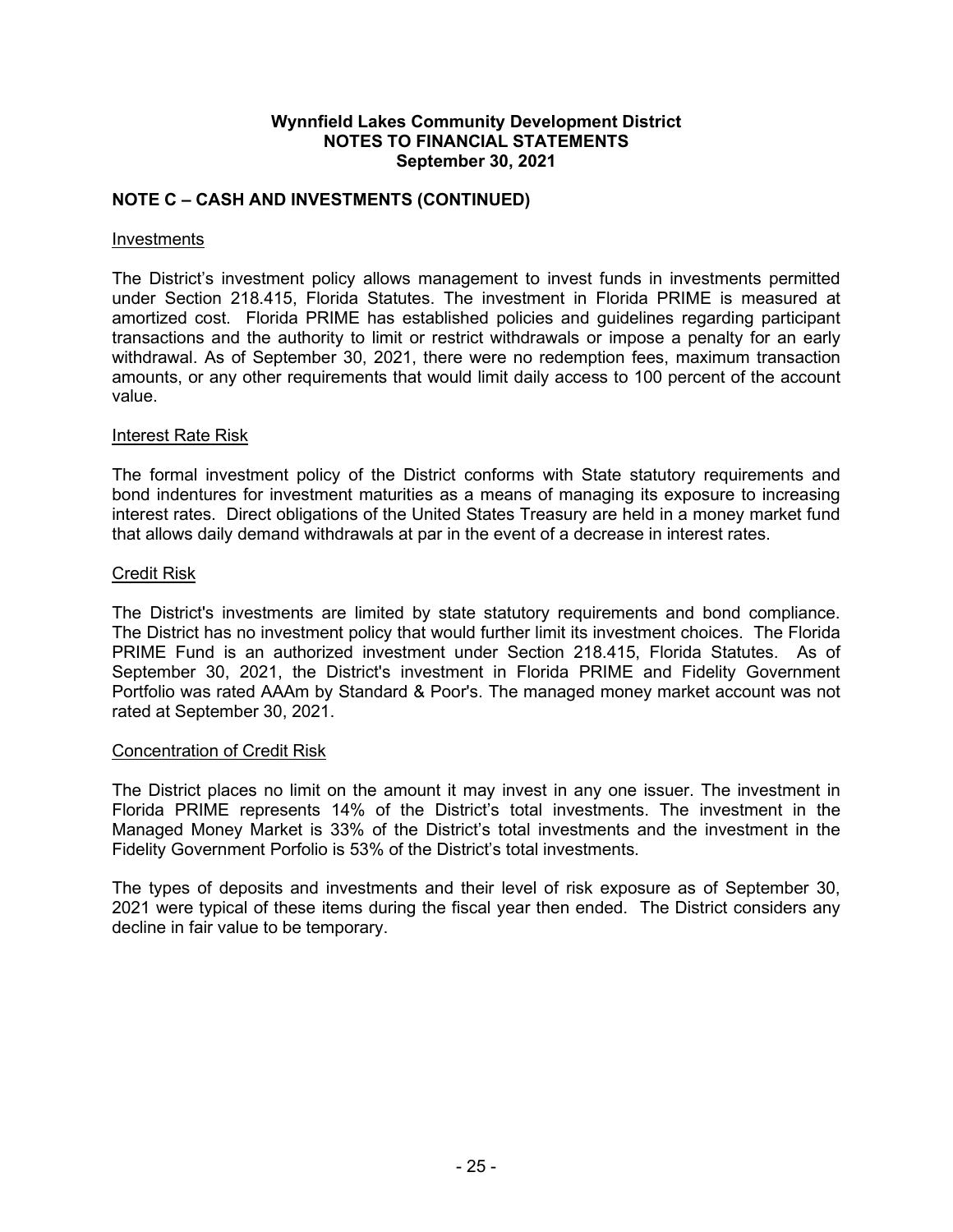### **NOTE D – SPECIAL ASSESSMENT REVENUES**

Assessments are non-ad valorem assessments on benefitted property within the District. Operating and Maintenance Assessments are based upon adopted budget and levied annually. Debt Service Assessments are levied when bonds are issued and collected annually. The District may collect assessments directly or utilize the uniform method of collection (Chapter 197.3632, Florida Statutes). Direct collected assessments are due as determined by annual assessment resolution adopted by the Board of Supervisors. Assessments collected under the uniform method are mailed by County Tax Collector on November 1 and due on or before March 31 of each year. Property owners may prepay a portion or all of the Debt Service Assessments on their property subject to various provisions in the bond documents.

Assessments and interest associated with the current fiscal period are all considered to be susceptible to accrual and so have been recognized as revenues of the current fiscal period. Only the portion of assessments receivable due within the current fiscal period is considered to be susceptible to accrual as revenue of the current period. All other revenue items are considered to be measurable and available only when cash is received by the government.

#### **NOTE E – CAPITAL ASSETS**

|                                               | <b>Balance</b><br>October 1,<br>2020 | Additions        | <b>Deletions</b> |   | <b>Balance</b><br>September 30,<br>2021 |
|-----------------------------------------------|--------------------------------------|------------------|------------------|---|-----------------------------------------|
| <b>Governmental Activities:</b>               |                                      |                  |                  |   |                                         |
| Capital assets, not being depreciated         |                                      |                  |                  |   |                                         |
| Land                                          | 400,000<br>S                         | \$               | \$               | S | 400,000                                 |
| Capital Assets, Being Depreciated:            |                                      |                  |                  |   |                                         |
| Improvements other than buildings             | 68,597                               |                  |                  |   | 68,597                                  |
| <b>Buildings</b>                              | 2,424,677                            |                  |                  |   | 2,424,677                               |
| Infrastructure                                | 1,615,771                            |                  |                  |   | 1,615,771                               |
| Equipment                                     | 65,166                               | 5,135            |                  |   | 70,301                                  |
| Total Capital Assets, Being Depreciated       | 4,174,211                            | 5,135            |                  |   | 4,179,346                               |
| Less accumulated depreciation for:            |                                      |                  |                  |   |                                         |
| Improvements other than buildings             | (1,524)                              | (4, 573)         |                  |   | (6,097)                                 |
| <b>Buildings</b>                              | (1,569,676)                          | (121, 234)       |                  |   | (1,690,910)                             |
| Infrastructure                                | (900, 797)                           | (69, 292)        |                  |   | (970,089)                               |
| Equipment                                     | (21, 596)                            | (5, 200)         |                  |   | (26,796)                                |
| <b>Total Accumulated Depreciation</b>         | (2, 493, 593)                        | (200, 299)       |                  |   | (2,693,892)                             |
| <b>Total Capital Assets Depreciated, Net</b>  | 1,680,618                            | (195, 164)       |                  |   | 1,485,454                               |
| <b>Governmental Activities Capital Assets</b> | \$<br>2,080,618                      | \$<br>(195, 164) | \$               |   | 1,885,454                               |

Capital Asset activity for the year ended September 30, 2021 was as follows:

Depreciation of \$200,299 was allocated to the physical environment, \$69,902 and culture/recreation, \$130,396.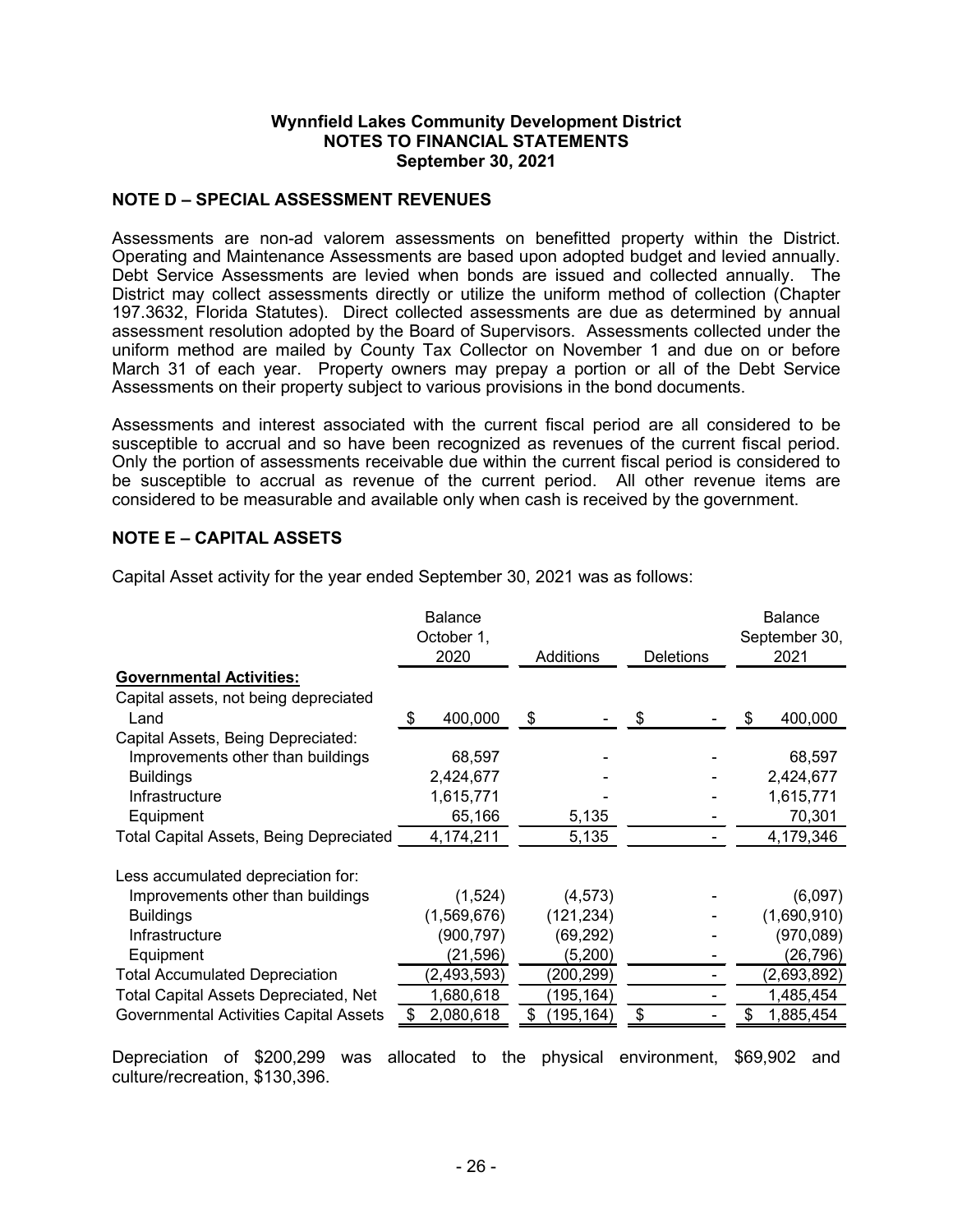## **NOTE F – LONG-TERM DEBT**

The following is a summary of activity for long-term debt of Governmental Activities for the year ended September 30, 2021:

| Long-term debt at October 1, 2020                                                                                                                                                                                                                                                  | \$<br>5,915,000 |
|------------------------------------------------------------------------------------------------------------------------------------------------------------------------------------------------------------------------------------------------------------------------------------|-----------------|
| <b>Principal payments</b>                                                                                                                                                                                                                                                          | (275,000)       |
| Long-term debt at September 30, 2021                                                                                                                                                                                                                                               | \$<br>5,640,000 |
| Less: bond discount, net                                                                                                                                                                                                                                                           | (41, 014)       |
| Bonds Payable, Net at September 30, 2021                                                                                                                                                                                                                                           | 5,598,986       |
| District debt is comprised of the following at September 30, 2021:                                                                                                                                                                                                                 |                 |
| <b>Special Assessment Revenue Refunding Bonds</b>                                                                                                                                                                                                                                  |                 |
| \$7,490,000 Series 2014 Special Assessment Refunding Bonds<br>are due in annual principal installments beginning May 2015<br>maturing May 2036. Interest at various rates between 3% and<br>4.5% is due May and November beginning November 2015.<br>Current portion is \$275,000. |                 |
| Bond payable                                                                                                                                                                                                                                                                       | \$<br>5,640,000 |
| Less: bond discount, net                                                                                                                                                                                                                                                           | (41, 014)       |
| Bonds Payable, Net at September 30, 2021                                                                                                                                                                                                                                           | \$<br>5,598,986 |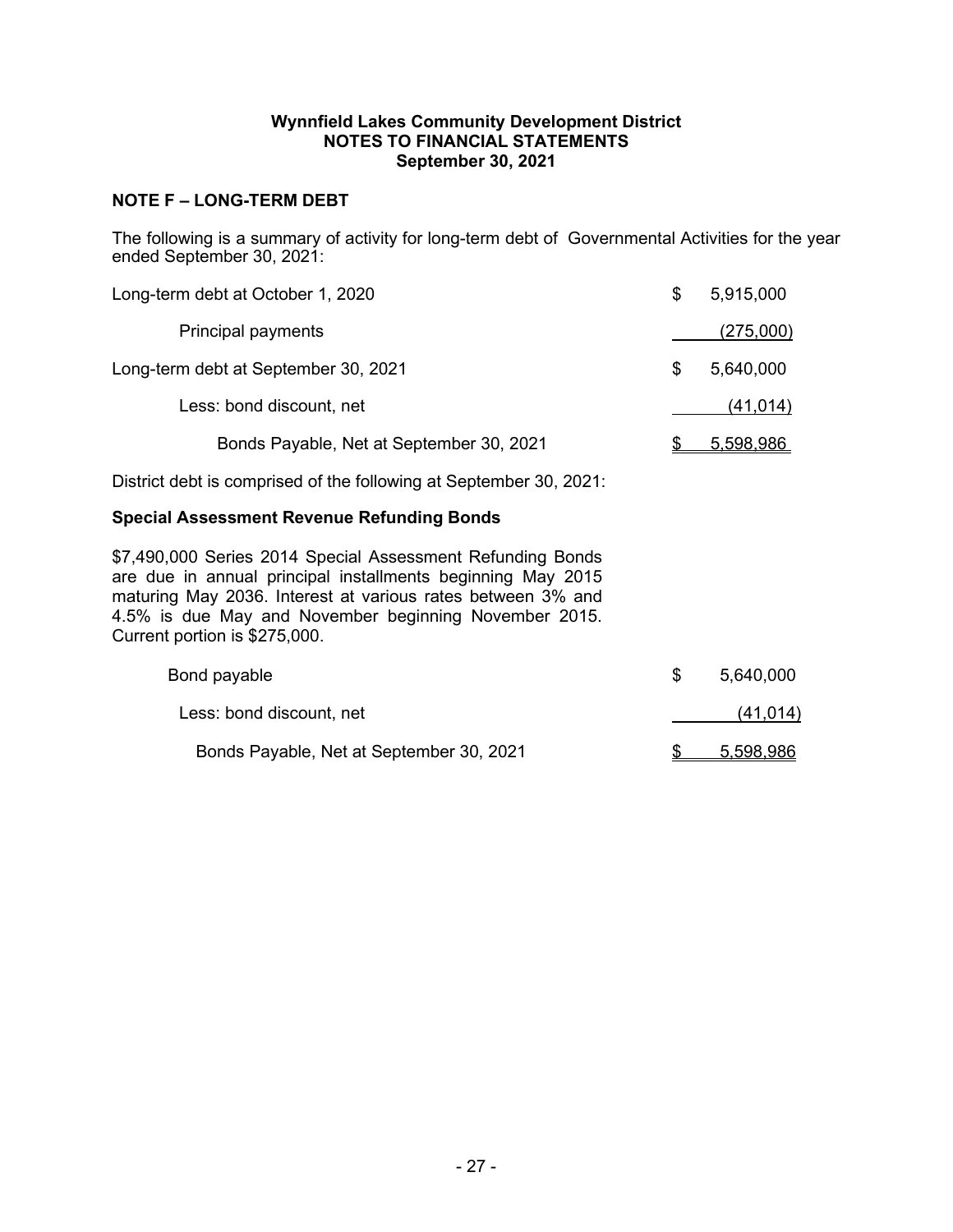## **NOTE F – LONG-TERM DEBT (CONTINUED)**

The annual requirements to amortize the principal and interest of bonded debt outstanding as of September 30, 2021 are as follows:

| Year Ending   |                 |               |    |           |
|---------------|-----------------|---------------|----|-----------|
| September 30, | Principal       | Interest      |    | Total     |
| 2022          | \$<br>275,000   | \$<br>237,288 | \$ | 512,288   |
| 2023          | 290,000         | 228,350       |    | 518,350   |
| 2024          | 300,000         | 218,200       |    | 518,200   |
| 2025          | 310,000         | 207,325       |    | 517,325   |
| 2026          | 325,000         | 195,700       |    | 520,700   |
| 2027-2031     | 1,840,000       | 763,688       |    | 2,603,688 |
| 2032-2036     | 2,300,000       | 319,499       |    | 2,619,499 |
| Totals        | \$<br>5,640,000 | 2,170,050     | ፍ  | 7,810,050 |

### Significant Bond Provisions

The Series 2014 Bonds are subject to redemption at the option of the District prior to their maturity, in whole or in part, at any time after May 1, 2024, at a redemption price equal to the principal amount of the Series 2014 Bonds to be redeemed, together with accrued interest to the date of redemption. The Series 2014 Bonds are subject to extraordinary mandatory redemption prior to maturity in the manner determined by the Bond Registrar if certain events occurred as outlined in the Trust Indenture.

The Trust Indenture established certain amounts be maintained in a reserve account. In addition, the Trust Indenture has certain restrictions and requirements relating principally to the use of proceeds to pay for the infrastructure improvements and the procedures to be followed by the District on assessments to property owners. The District agrees to levy special assessments in annual amounts adequate to provide payment of debt service and to meet the reserve requirements.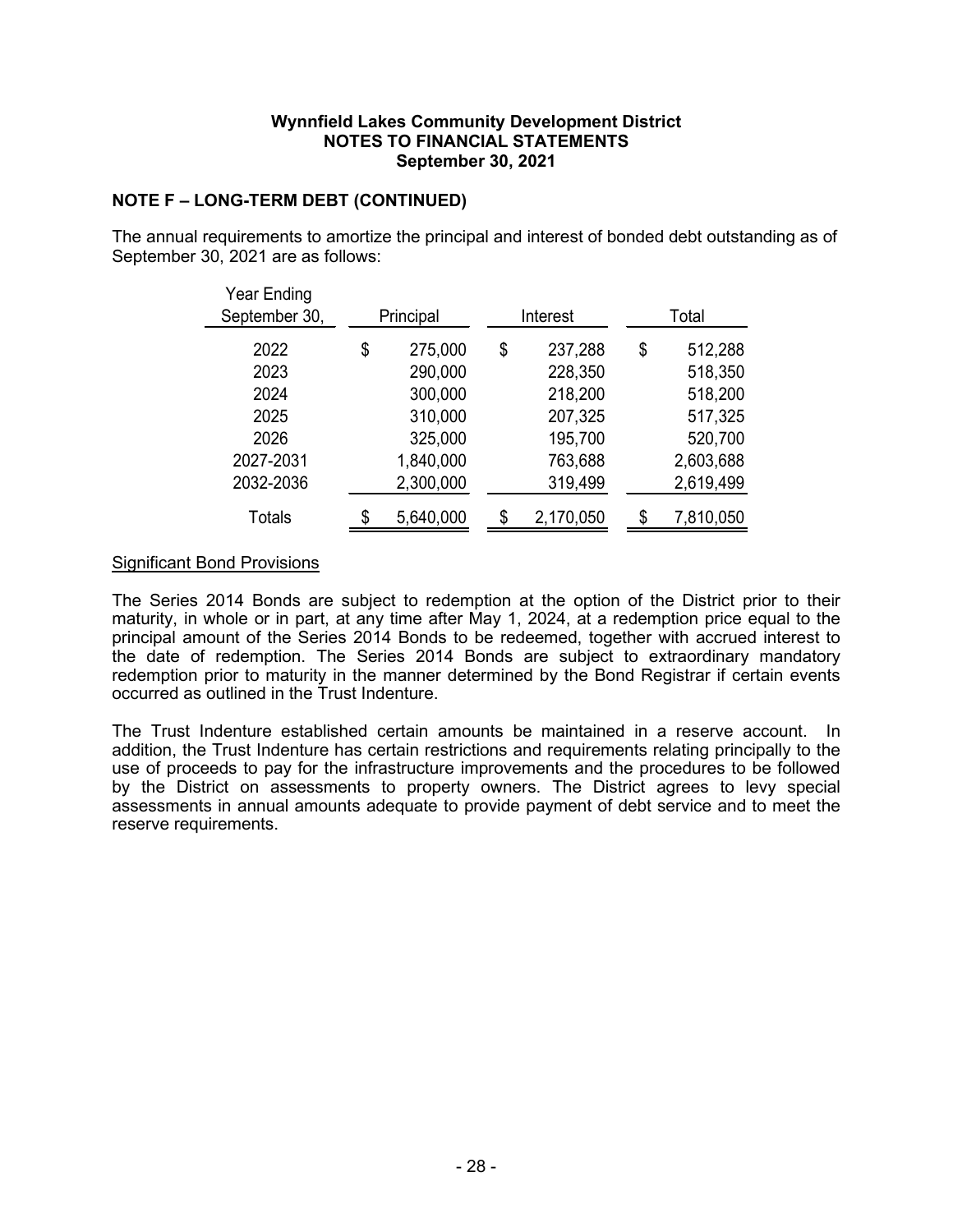## **NOTE F – LONG-TERM DEBT (CONTINUED)**

#### Depository Funds

The bond resolution establishes certain funds and determines the order in which revenues are to be deposited into these funds. A description of the significant funds, including their purposes, is as follows:

Reserve Funds – The Series 2014 Reserve Accounts were funded from the proceeds of the Series 2014 Bonds in amounts equal to 50 percent of the maximum annual debt service on the outstanding Series 2014 Bonds. Monies held in the reserve accounts will be used only for the purposes established in the Trust Indenture.

The following is a schedule of required reserve balances as of September 30, 2021:

|                                                           | Reserve               | Reserve |             |  |
|-----------------------------------------------------------|-----------------------|---------|-------------|--|
|                                                           | <b>Balance</b>        |         | Requirement |  |
| Senior Special Assessment Refunding Bonds, Series 2015A-1 | $$256,352$ $$257,738$ |         |             |  |

### **NOTE G – RISK MANAGEMENT**

The District is exposed to various risks of loss related to torts; theft of, damage to and destruction of assets; errors and omissions; and natural disasters for which the District carries commercial insurance. There were no claims or settled claims from these risks that exceeded commercial insurance coverage in the last three years.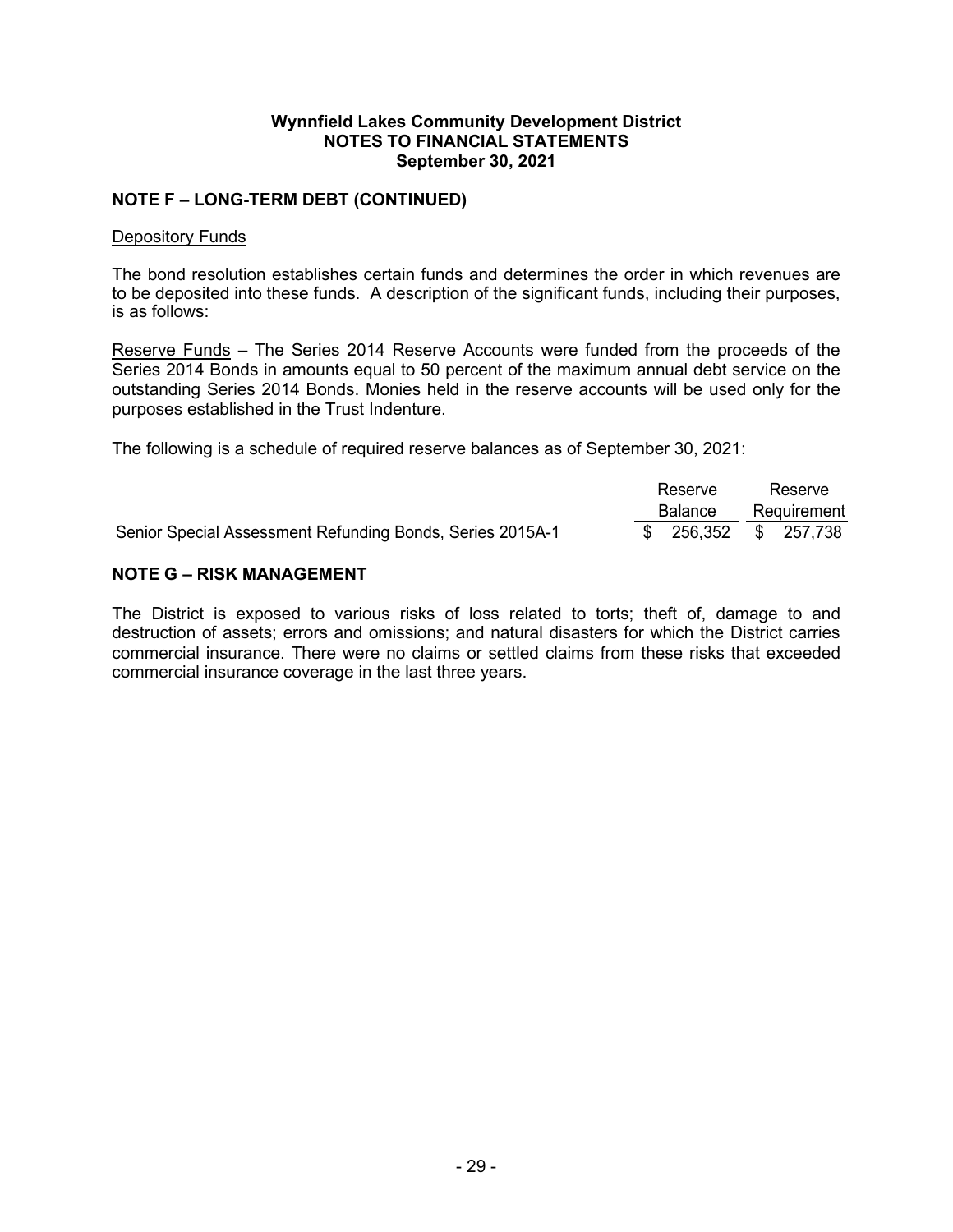

Certified Public Accountants PL

600 Citrus Avenue Suite 200 Fort Pierce, Florida 34950

772/461-6120 // 461-1155 FAX: 772/468-9278

#### **INDEPENDENT AUDITORS' REPORT ON INTERNAL CONTROL OVER FINANCIAL REPORTING AND ON COMPLIANCE AND OTHER MATTERS BASED ON AN AUDIT OF FINANCIAL STATEMENTS PERFORMED IN ACCORDANCE WITH** *GOVERNMENT AUDITING STANDARDS*

To the Board of Supervisors Wynnfield Lakes Community Development District City of Jacksonville, Florida

We have audited, in accordance with auditing standards generally accepted in the United States of America and the standards applicable to financial audits contained in *Government Auditing Standards* issued by the Comptroller General of the United States the financial statements of Wynnfield Lakes Community Development District (the "District") as of and for the year ended September 30, 2021, and the related notes to the financial statements, which collectively comprise Wynnfield Lakes Community Development District's basic financial statements, and have issued our report thereon dated April 25, 2022.

#### **Internal Control over Financial Reporting**

In planning and performing our audit, we considered Wynnfield Lakes Community Development District's internal control over financial reporting (internal control) as a basis for designing our auditing procedures for the purpose of expressing our opinion on the financial statements, but not for the purpose of expressing an opinion on the effectiveness of Wynnfield Lakes Community Development District's internal control. Accordingly, we do not express an opinion on the effectiveness of Wynnfield Lakes Community Development District's internal control.

A *deficiency* in internal control exists when the design or operation of a control does not allow management or employees, in the normal course of performing their assigned functions, to prevent, or detect and correct misstatements on a timely basis. A *material weakness* is a deficiency, or combination of deficiencies, in internal control, such that there is a reasonable possibility that a material misstatement of the entity's financial statements will not be prevented, or detected and corrected on a timely basis. A *significant deficiency* is a deficiency, or a combination of deficiencies, in internal control that is less severe than a material weakness, yet important enough to merit attention by those charged with governance.

Our consideration of internal control was for the limited purpose described in the first paragraph of this section and was not designed to identify all deficiencies in internal control that might be deficiencies, significant deficiencies or material weaknesses. We did not identify any deficiencies, significant deficiencies or material weaknesses. deficiencies in internal control that we consider to be material weaknesses. However, material weaknesses may exist that have not been identified.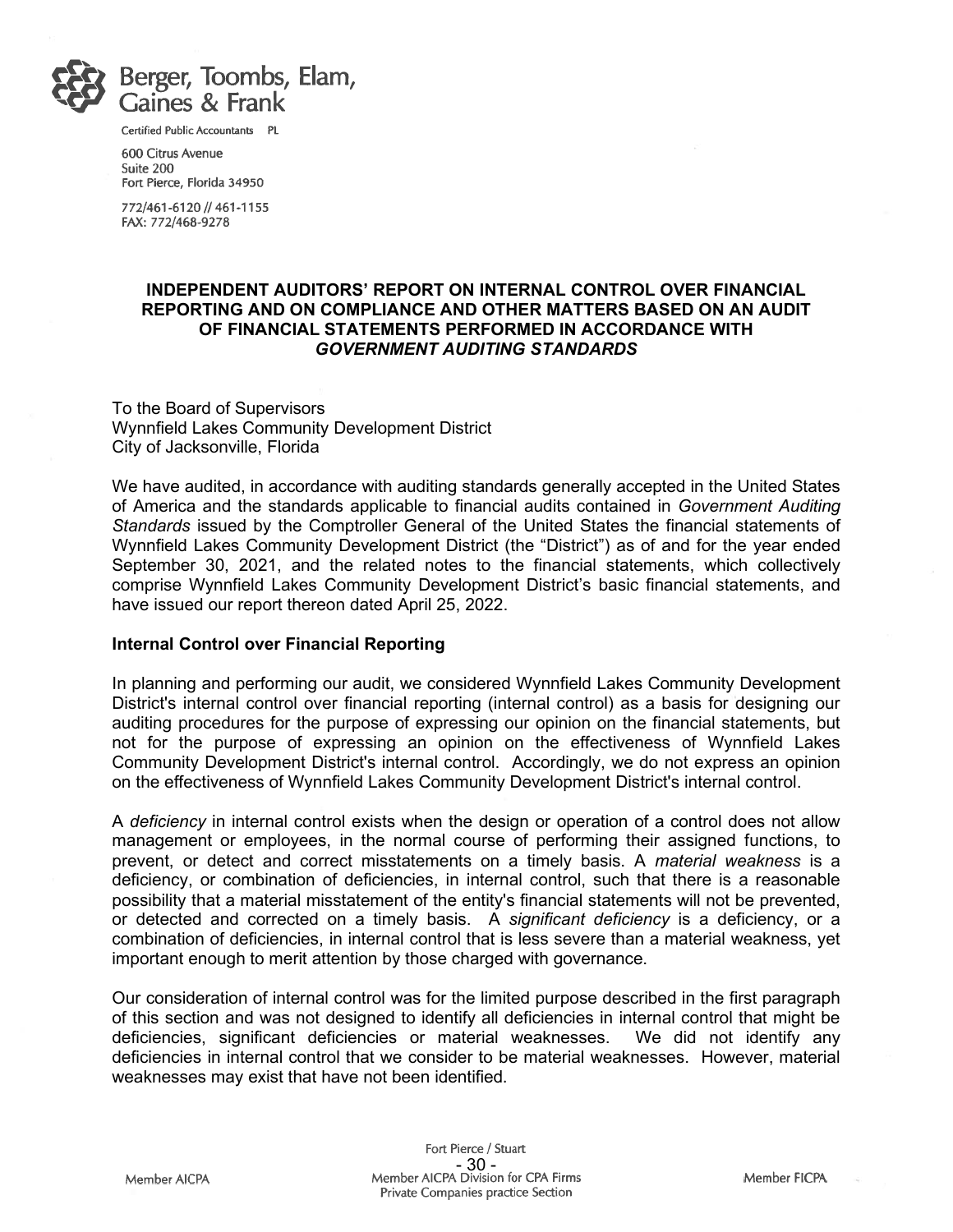

To the Board of Supervisors Wynnfield Lakes Community Development District

#### **Compliance and Other Matters**

As part of obtaining reasonable assurance about whether the District's financial statements are free of material misstatement, we performed tests of its compliance with certain provisions of laws, regulations, contracts and grant agreements, noncompliance with which could have a direct and material effect on the determination of financial statement amounts. However, providing an opinion on compliance with those provisions was not an objective of our audit and, accordingly, we do not express such an opinion. The results of our tests disclosed no instances of noncompliance or other matters that are required to be reported under *Government Auditing Standards*.

#### **Purpose of this Report**

The purpose of this report is solely to describe the scope of our testing of internal control and compliance and the results of that testing, and not to provide an opinion on the effectiveness of the entity's internal control or on compliance. This report is an integral part of an audit performed in accordance with *Government Auditing Standards* in considering the entity's internal control and compliance. Accordingly, this communication is not suitable for any other purpose.

Dergie Joonbo Clam

Berger, Toombs, Elam, Gaines & Frank Certified Public Accountants, PL Fort Pierce, Florida

April 25, 2022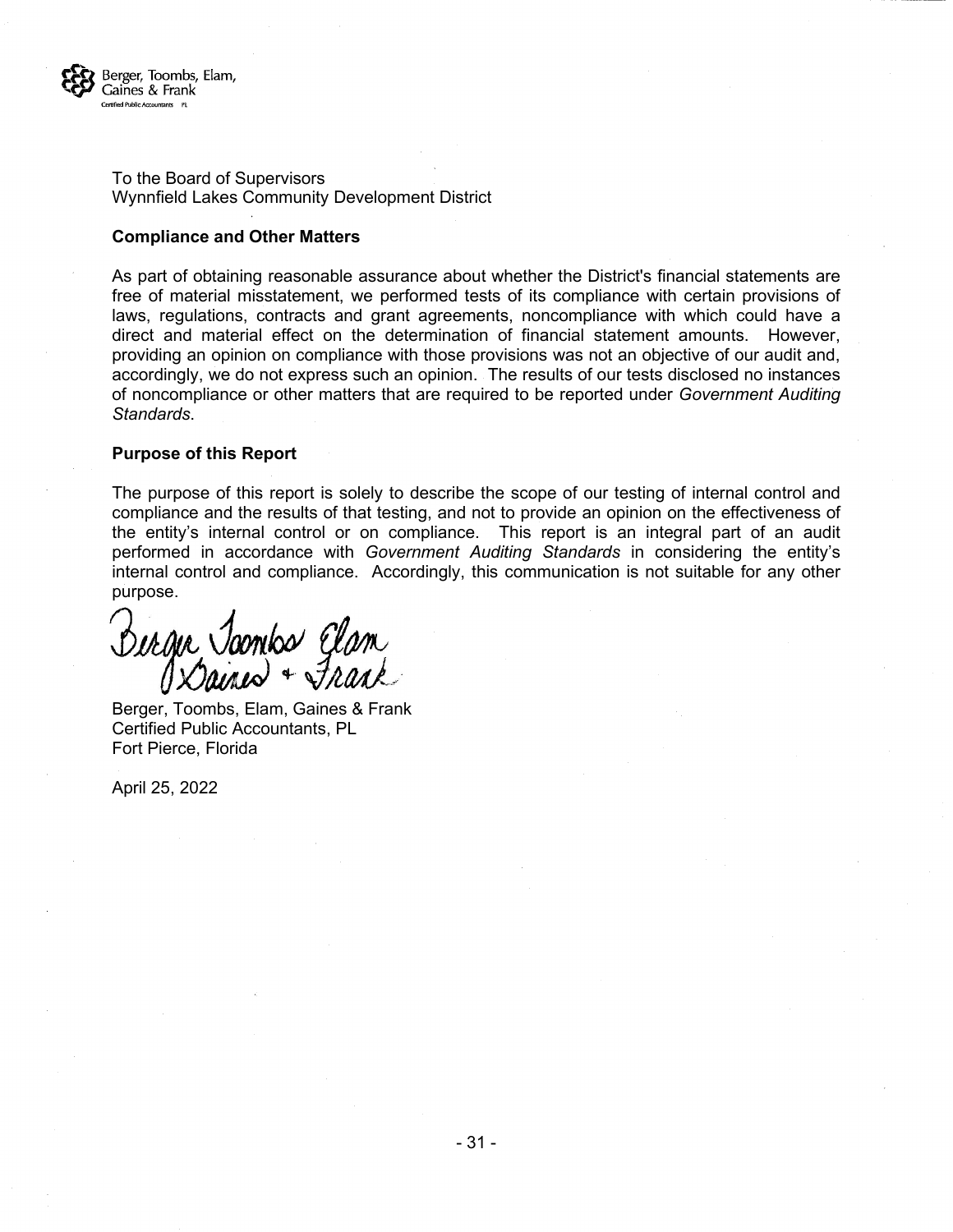

Certified Public Accountants PL

600 Citrus Avenue Suite 200 Fort Pierce, Florida 34950

772/461-6120 // 461-1155 FAX: 772/468-9278

#### **MANAGEMENT LETTER**

To the Board of Supervisors Wynnfield Lakes Community Development District City of Jacksonville, Florida

#### **Report on the Financial Statements**

We have audited the financial statements of the Wynnfield Lakes Community Development District as of and for the year ended September 30, 2021, and have issued our report thereon dated April 25, 2022.

#### **Auditor's Responsibility**

We conducted our audit in accordance with auditing standards generally accepted in the United States; the standards applicable to financial audits contained in *Government Auditing Standards*, issued by the Comptroller General of the United States and Chapter 10.550, Rules of the Florida Auditor General.

#### **Other Reporting Requirements**

We have issued our Independent Auditor's Report on Internal Control over Financial Reporting and on Compliance and Other Matters Based on an Audit of Financial Statements Performed in Accordance with *Government Auditing Standards* and our Independent Auditor's Report on an examination conducted in accordance with *AICPA Professionals Standards*, AT-C Section 315, regarding compliance requirements in accordance with Chapter 10.550, Rules of the Auditor General. Disclosures in those reports, which are dated April 25, 2022, should be considered in conjunction with this management letter.

#### **Prior Audit Findings**

Section 10.554(1)(i)1., Rules of the Auditor General, requires that we determine whether or not corrective actions have been taken to address findings and recommendations made in the preceding financial audit report. There were no findings or recommendations in the preceding audit.

#### **Financial Condition and Management**

Section 10.554(1)(i)5.a. and 10.556(7), Rules of the Auditor General, require us to apply appropriate procedures and communicate the results of our determination as to whether or not Wynnfield Lakes Community Development District has met one or more of the conditions described in Section 218.503(1), Florida Statutes, and to identify the specific conditions met. In connection with our audit, we determined that Wynnfield Lakes Community Development District did not meet any of the conditions described in Section 218.503(1) Florida Statutes.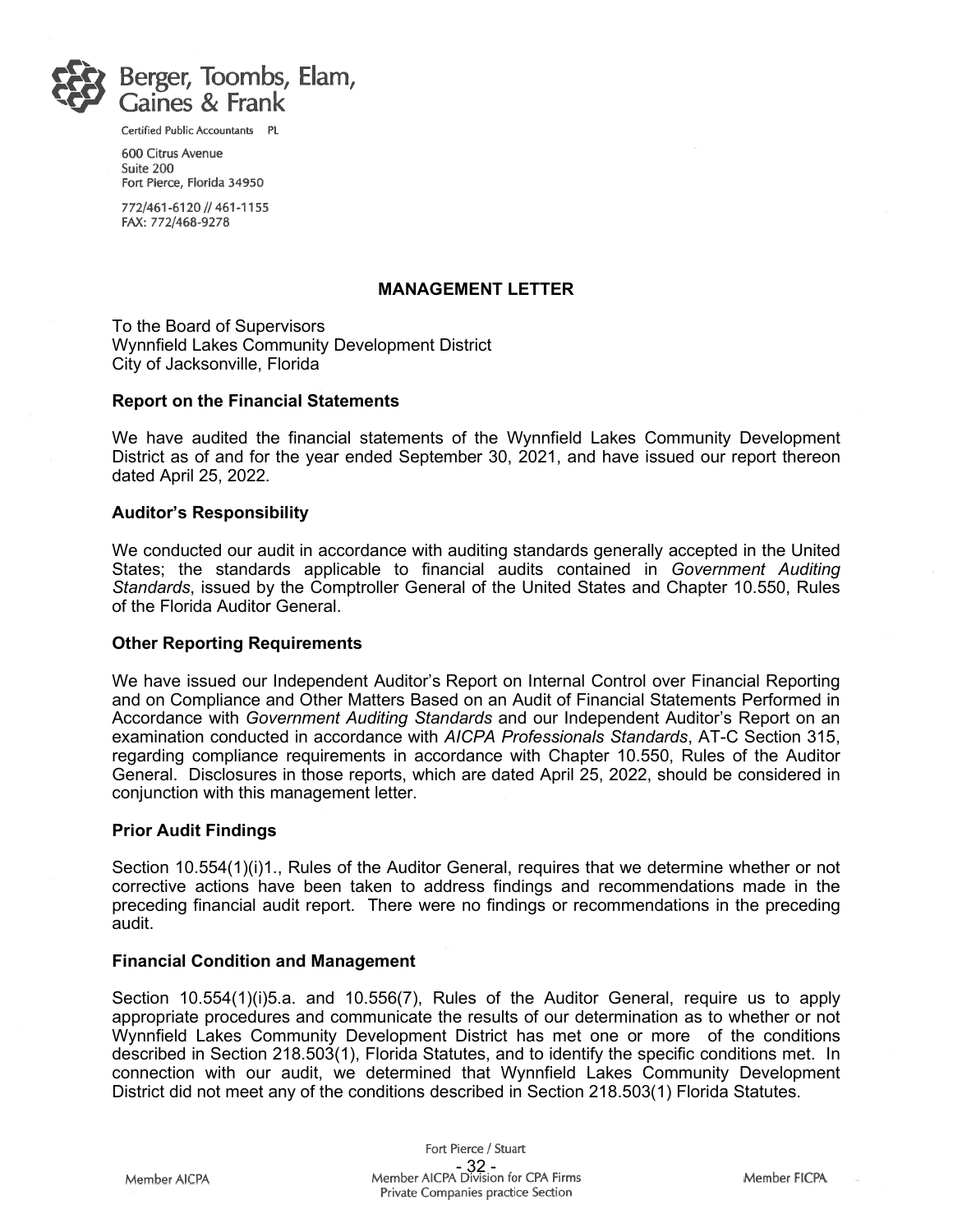

#### To the Board of Supervisors Wynnfield Lakes Community Development District

Pursuant to Sections 10.554(1)(i)5.b. and 10.556(8), Rules of the Auditor General, we applied financial condition assessment procedures for Wynnfield Lakes Community Development District. It is management's responsibility to monitor the Wynnfield Lakes Community Development District's financial condition; our financial condition assessment was based in part on the representations made by management and the review of the financial information provided by the same as of September 30, 2021.

Section 10.554(1)(i)2., Rules of the Auditor General, requires that we communicate any recommendations to improve financial management. In connection with our audit, we did not have any such recommendations.

#### **Specific Information**

The information below was provided by management and has not been audited by us; therefore, we do not express an opinion or provide any assurance on the information.

As required by Section 218.39(3)(c), Florida Statutes, and Section 10.554(1)(i)6, Rules of the Auditor General, Wynnfield Lakes Community Development District reported:

- 1) The total number of district employees compensated in the last pay period of the District's fiscal year: 5
- 2) The total number of independent contractors to whom nonemployee compensation was paid in the last month of the District's fiscal year: 23.
- 3) All compensation earned by or awarded to employees, whether paid or accrued, regardless of contingency: \$7,942
- 4) All compensation earned by or awarded to nonemployee independent contractors, whether paid or accrued, regardless of contingency: The District paid \$466,342 to nonemployee independent contractors.
- 5) Each construction project with a total cost of at least \$65,000 approved by the District that is scheduled to begin on or after October 1, 2020, together with the total expenditures for such project: The District has no construction projects at this time.
- 6) A budget variance based on the budget adopted under Section 189.016(4), Florida Statutes, before the beginning of the fiscal year being reported if the District amends a final adopted budget under Section 189.016(6), Florida Statutes: The District did amend the original budget, see below.

As required by Section 218.39(3)(c), Florida Statutes, and Section 10.554(1)(i)8, Rules of the Auditor General, the Wynnfield Lakes Community Development District reported:

- 7) The rate or rates of non-ad valorem special assessments imposed by the District. The General Fund assessment was \$753.21 - \$1,124.16 and the Debt Service assessment was \$1,084.32 – 1,518.48.
- 8) Total Special Assessments collected was \$1,049,716.
- 9) The total amount of outstanding bonds issued by the District and the terms of such bonds. The District had outstanding bonds at September 30, 2021 of \$5,640,000 of Series 2014 Bonds maturing May 2036.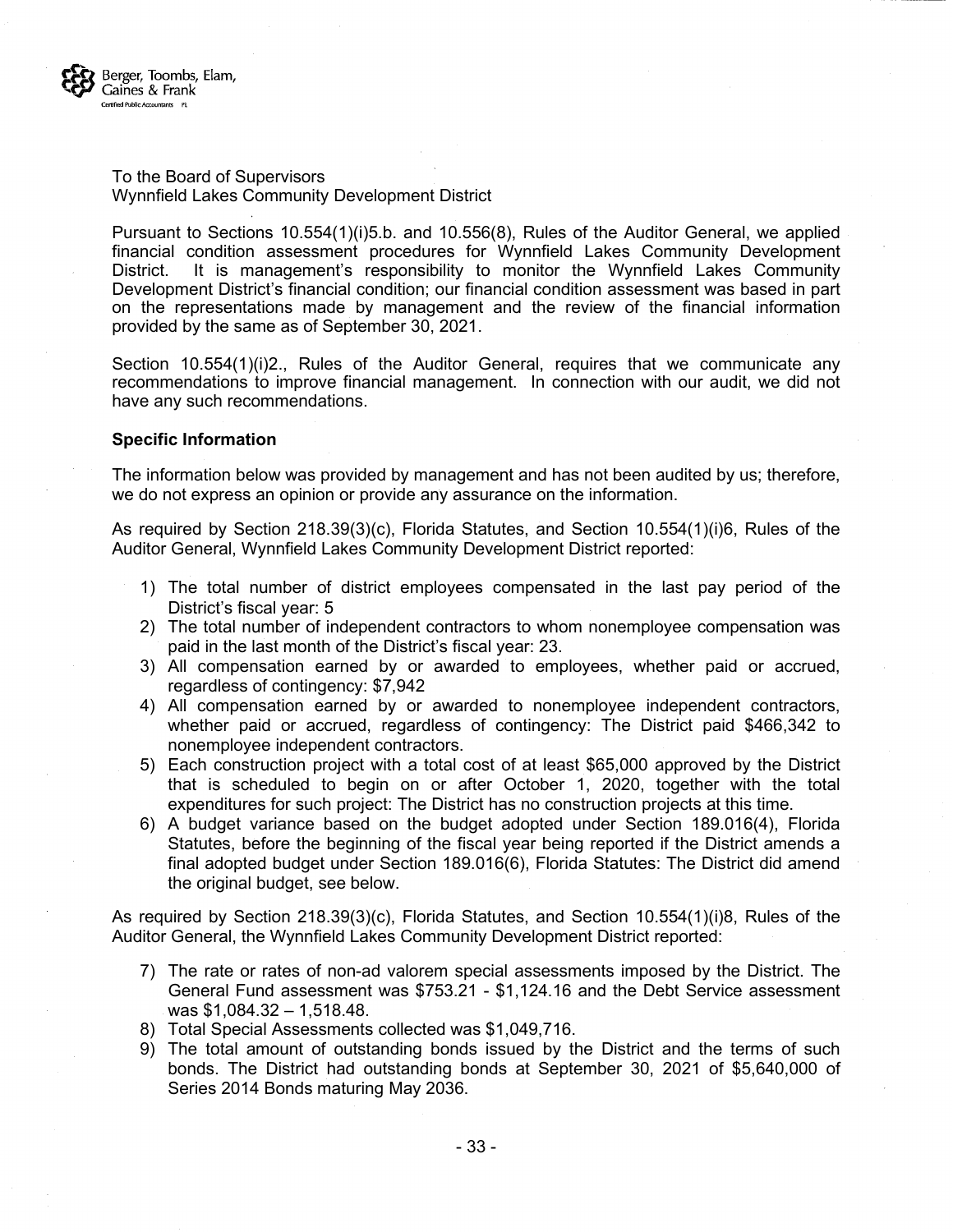

#### To the Board of Supervisors Wynnfield Lakes Community Development District

|                                       | Original<br><b>Budget</b> | <b>Actual</b> | <b>Variance with</b><br>Original<br><b>Budget</b><br><b>Positive</b><br>(Negative) |
|---------------------------------------|---------------------------|---------------|------------------------------------------------------------------------------------|
| <b>Revenues</b>                       |                           |               |                                                                                    |
| Special assessments                   | \$<br>528,955             | \$<br>530,403 | \$<br>1,448                                                                        |
| Interest earning                      | 3,300                     | 258           | (3,042)                                                                            |
| Miscellaneous revenues                | 2,000                     | 6,466         | 4,466                                                                              |
| <b>Total Revenues</b>                 | 534,255                   | 537,127       | 2,872                                                                              |
| <b>Expenditures</b><br>Current        |                           |               |                                                                                    |
| General government                    | 110,081                   | 121,895       | (11, 814)                                                                          |
| Physical environment                  | 43,190                    | 29,717        | 13,473                                                                             |
| Culture and recreation                | 378,534                   | 394,559       | (16, 025)                                                                          |
| Capital outlay                        | 15,000                    | 5,135         | 9,865                                                                              |
| <b>Total Expenditures</b>             | 546,805                   | 551,306       | (4,501)                                                                            |
| Excess of revenues over/(under)       |                           |               |                                                                                    |
| expenditures                          | (12, 550)                 | (14,179)      | (1,629)                                                                            |
| <b>Other Financing Sources/(Uses)</b> |                           |               |                                                                                    |
| Transfers in                          |                           | 10,038        | 10,038                                                                             |
| Net changes in fund balance           | (12, 550)                 | (4, 141)      | 8,409                                                                              |
| Fund Balances - October 1, 2020       | 214,632                   | 400,332       | 185,700                                                                            |
| Fund Balances - September 30, 2021    | \$<br>202,082             | \$<br>396,191 | \$<br>194,109                                                                      |

#### **Additional Matters**

Section 10.554(1)(i)3., Rules of the Auditor General, requires us to communicate noncompliance with provisions of contracts or grant agreements, or abuse, that have occurred, or are likely to have occurred, that have an effect on the financial statements that is less than material but warrants the attention of those charged with governance. In connection with our audit, we did not note any such findings.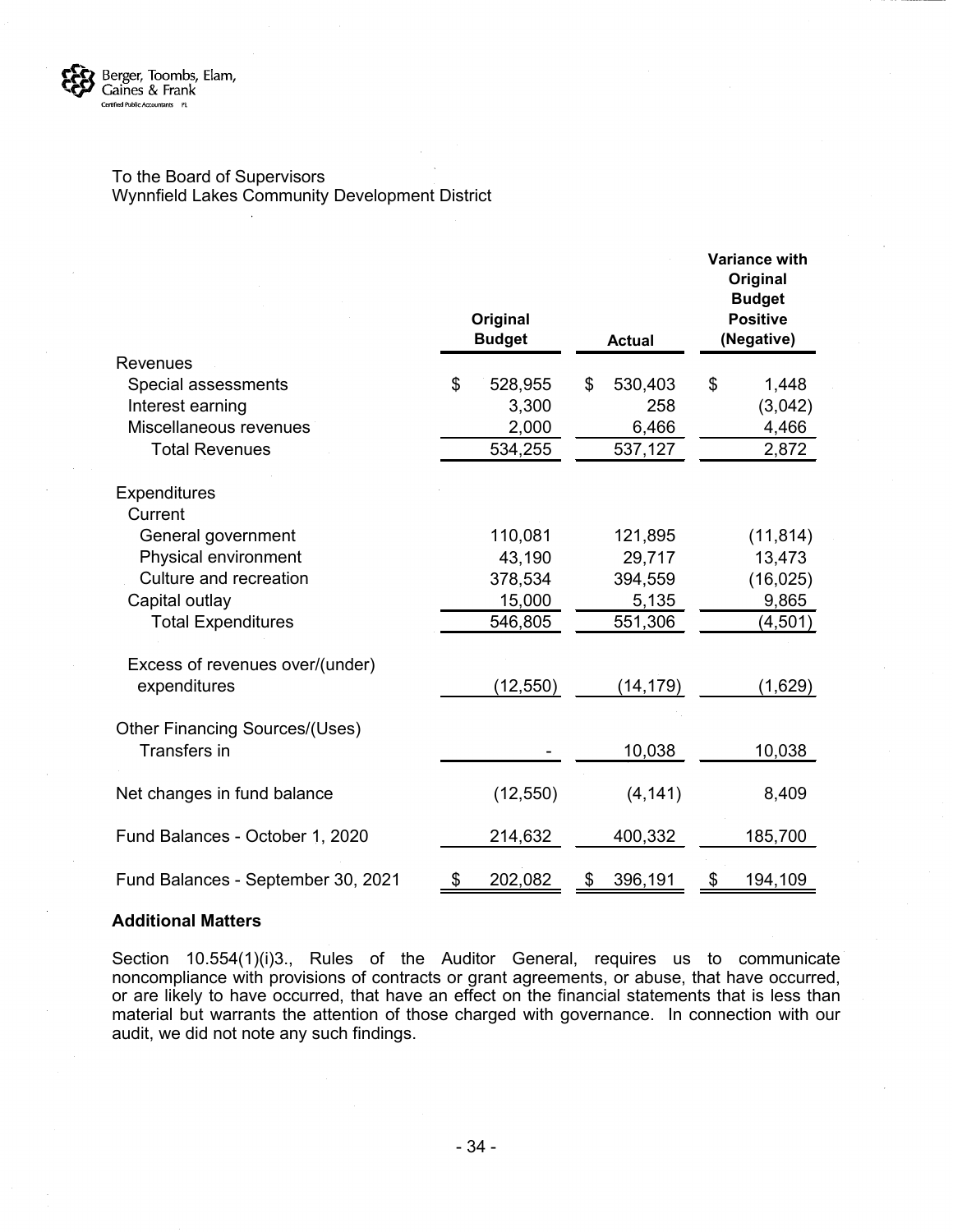

To the Board of Supervisors Wynnfield Lakes Community Development District

#### **Purpose of this Letter**

Our management letter is intended solely for the information and use of the Legislative Auditing Committee, members of the Florida Senate and the Florida House of Representatives, the Florida Auditor General, Federal and other granting agencies, the Board of Supervisors, and applicable management, and is not intended to be and should not be used by anyone other than these specified parties.

Derge Joonbo Elan + Frank

Berger, Toombs, Elam, Gaines & Frank Certified Public Accountants PL Fort Pierce, Florida

April 25, 2022